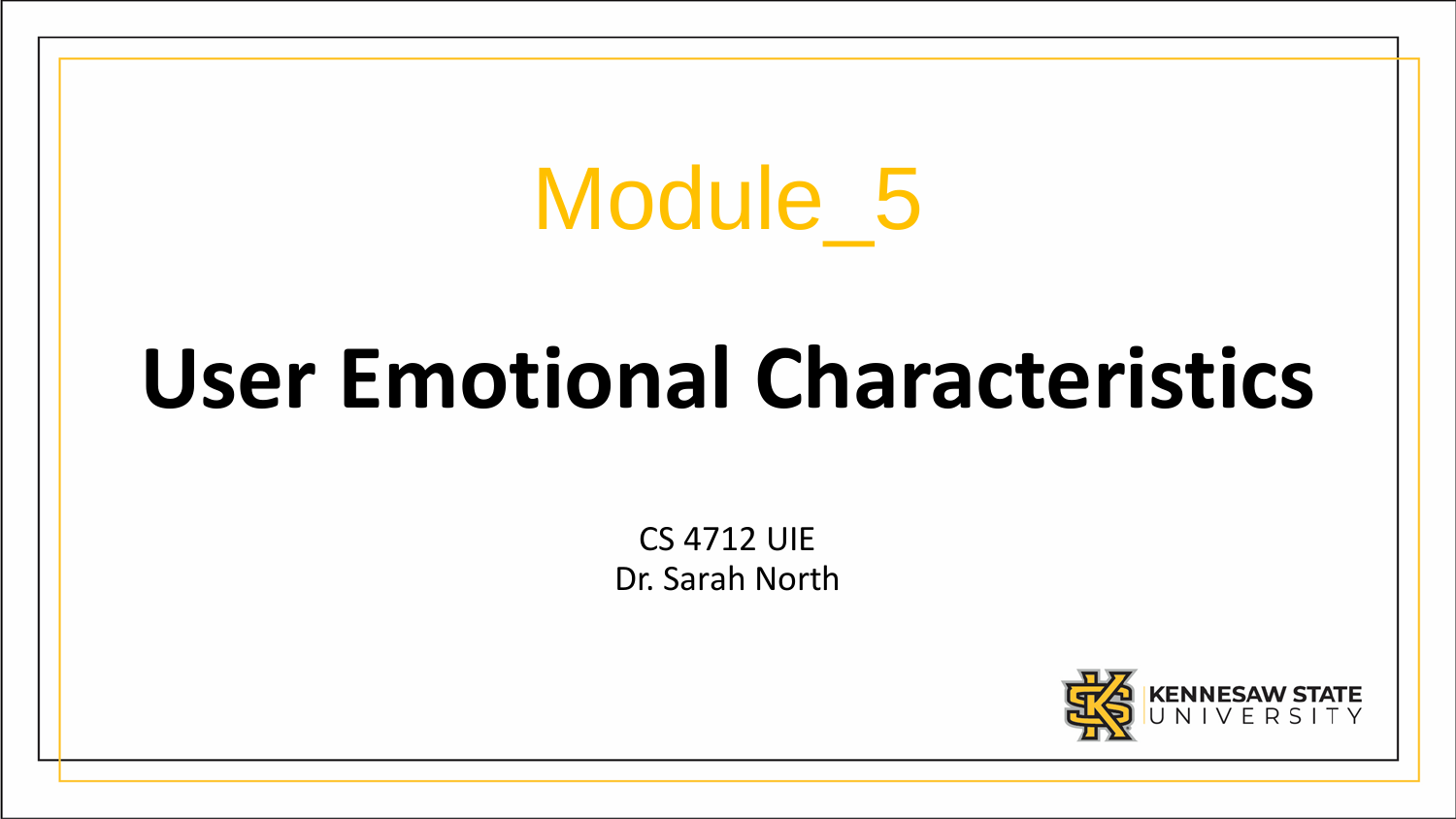#### Introduction

- Human emotions are an important part of user interface design
- The emotions that are intended to be evoked by the users should be considered while designing the interface
- The interface can heavily affect the emotional state of the user.

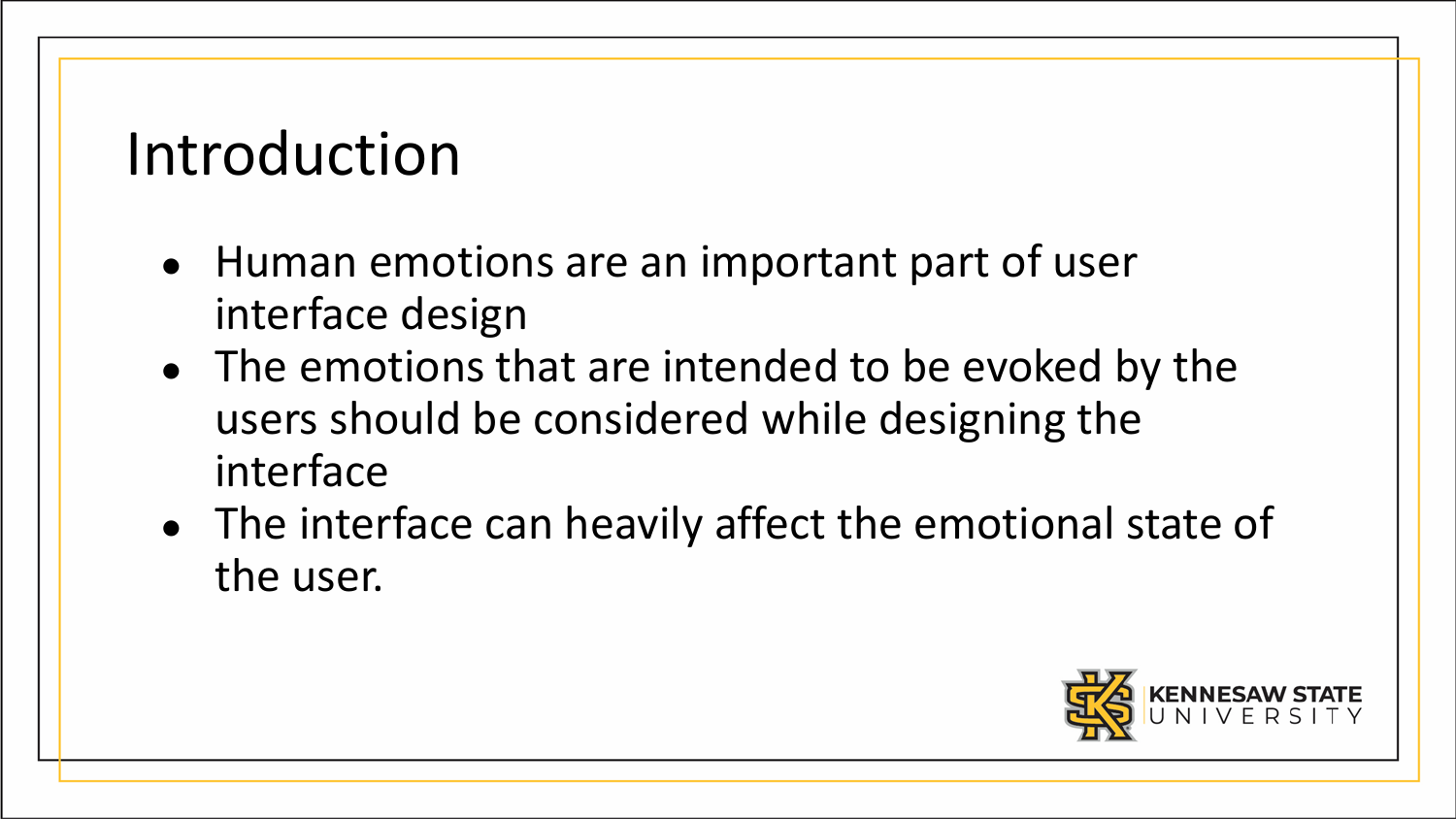# **Introduction Emotional Design**

- Emotional design strives to create products that elicit appropriate emotions, in order to create a positive experience for the user.
- To do so, designers consider the connections that can form between
	- **users** and the **objects they use**,
	- and the **emotions that can arise from them**.

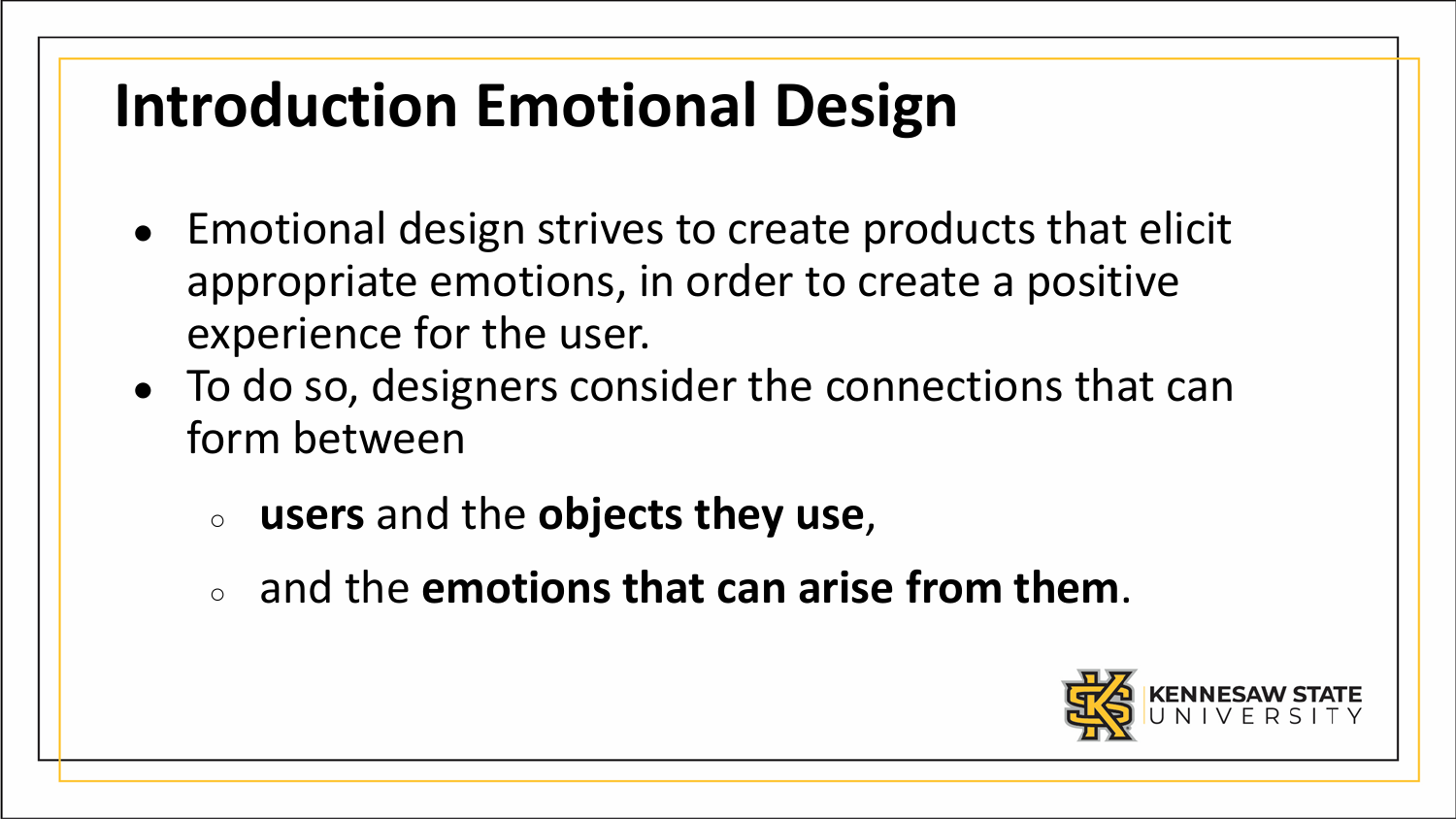# **Introduction Emotional Design Cont..**

- The emotions a product elicits can *strongly* influence users' perceptions of it.
- **Emotions play a central role in the human ability to understand and learn about the world.**
- Positive experiences kindle our curiosity, and negative ones protect us from repeating mistakes.

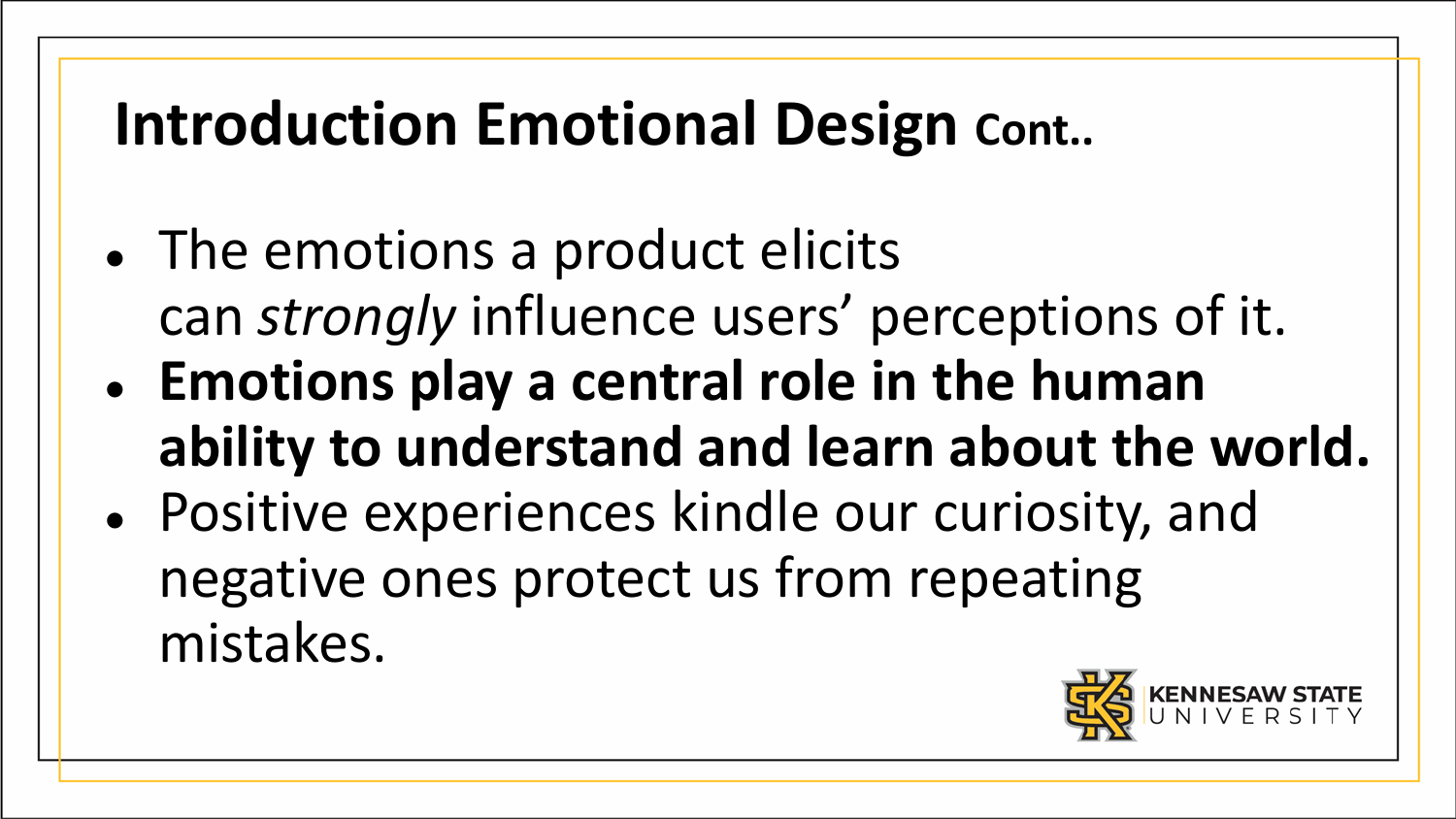# **Three Ways of Forming Emotional Connections**

- **Visceral** *(Means relating to deep inward feelings rather than to the intellect.)*
	- First reaction to the interface
- **Behavioral**
	- Reaction based on how the interface is expected to perform
- **Reflective**
	- Estimation based on how the interface can affect the future of the user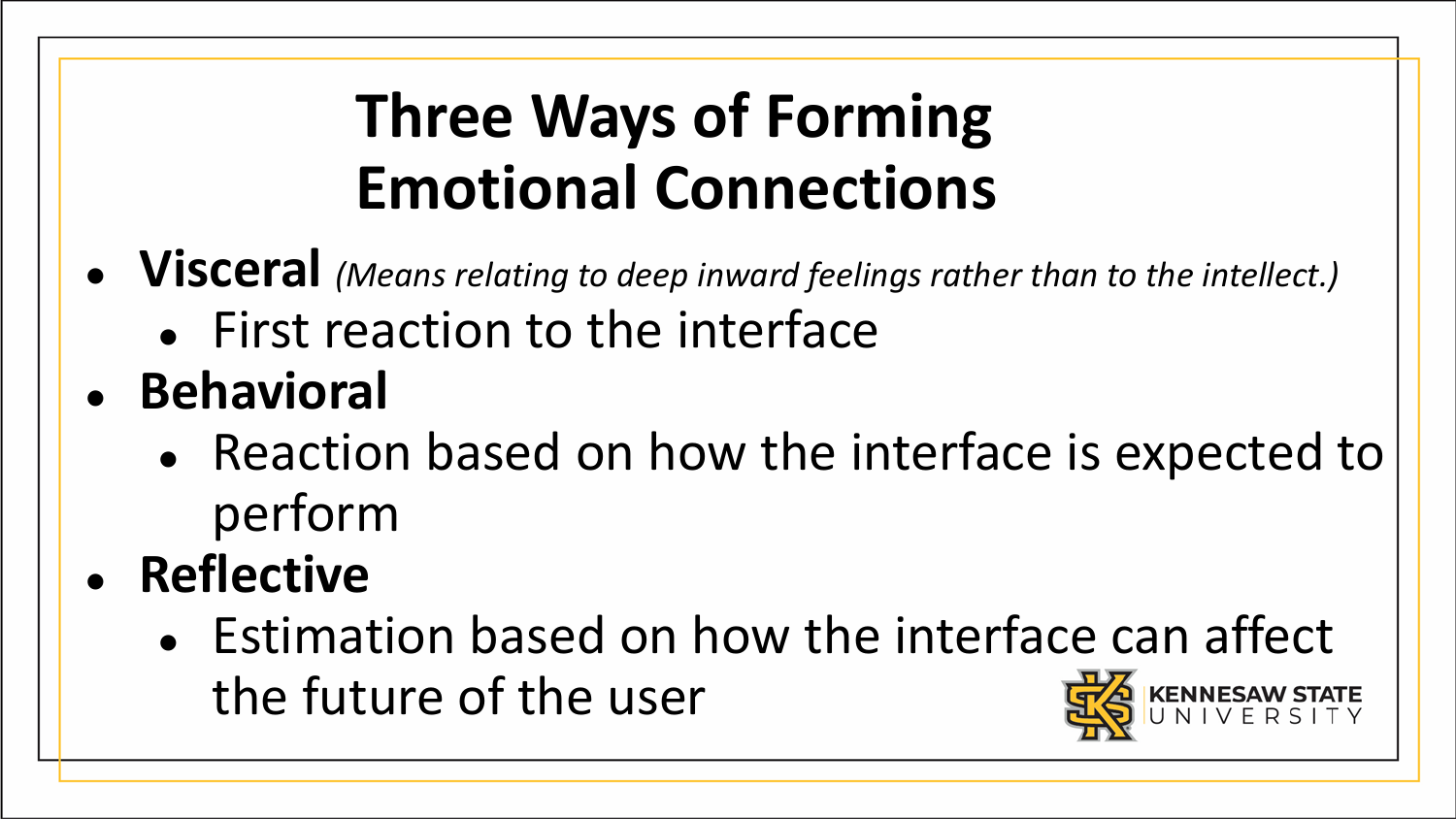**The three ways that good design makes you happy | Don Norman**

● Video on How [design make you](https://www.youtube.com/watch?v=RlQEoJaLQRA) **happy** 

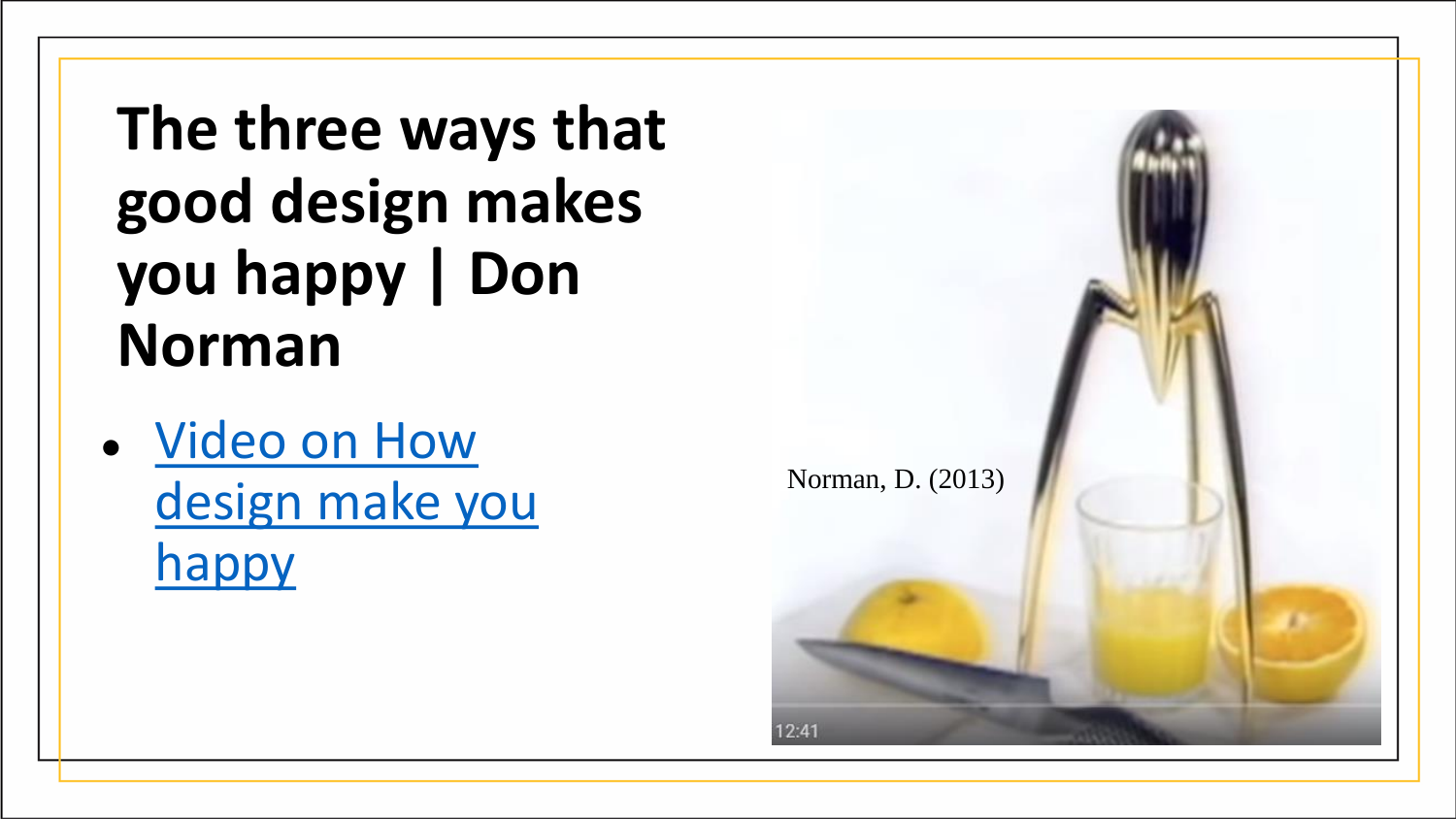The user evaluates the interface at least partially by whether the design was sufficiently easy to use and learn *(Norman, 2013).*

#### $Google \triangleright$ 1 2 3 4 5 6 7 8 9 10 **Next** Result Page:

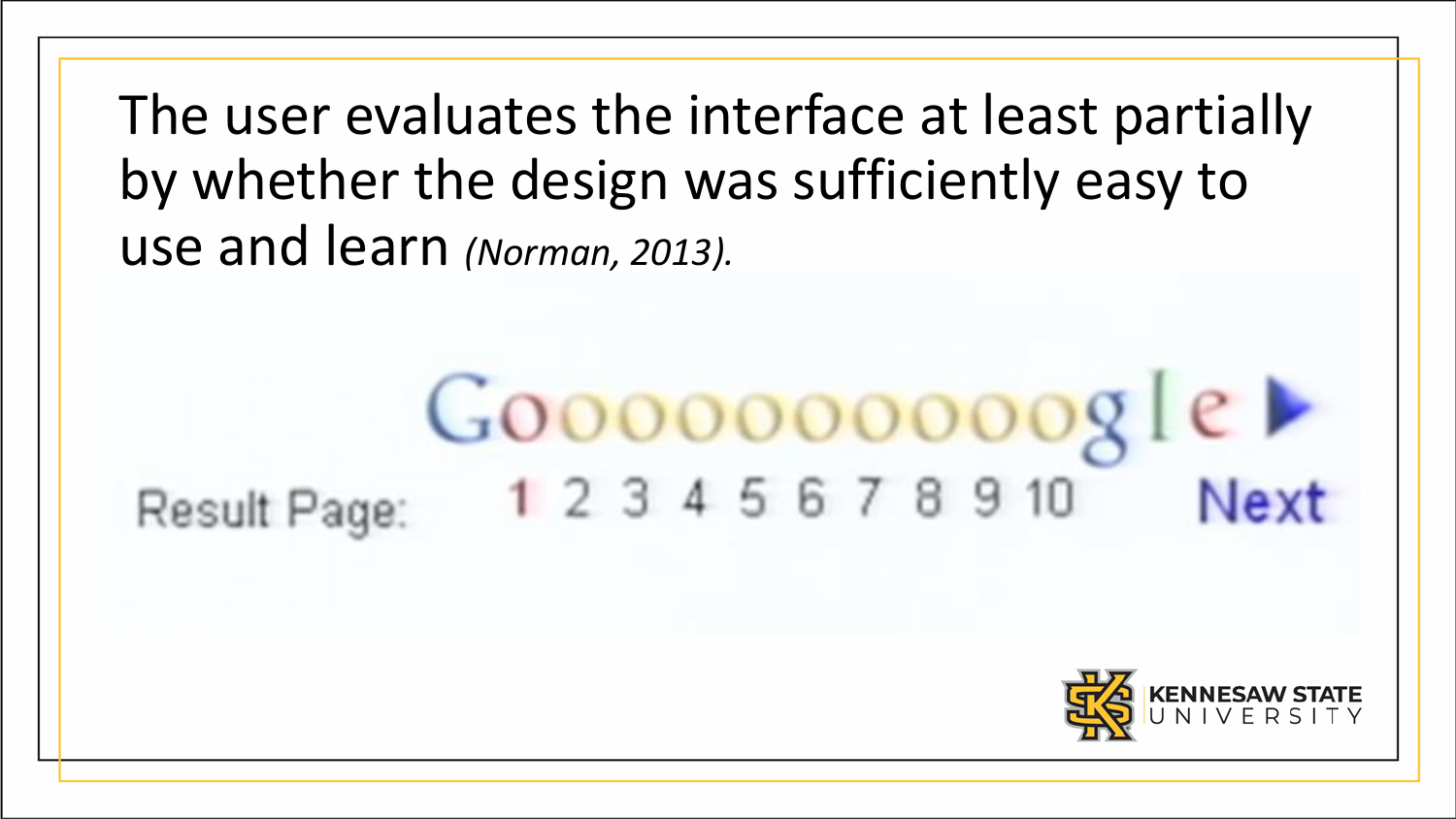#### Emotional Web Usability Evaluation

- The paper presents a framework for emotional interface where a method for emotional interface evaluation is purposed and the emotion eliciting conditions in online graphic interfaces are explored.
- purpose of the evaluation two online storytelling interfaces are compared:
	- a plain user friendly interface versus animated with images interface.
- The results are analyzed for the user's emotional responses as well as for the user's feedback on the functionality of the interfaces.
	- It is **shown that users find "positive emotion" web sites more functional, than the non emotional ones.**

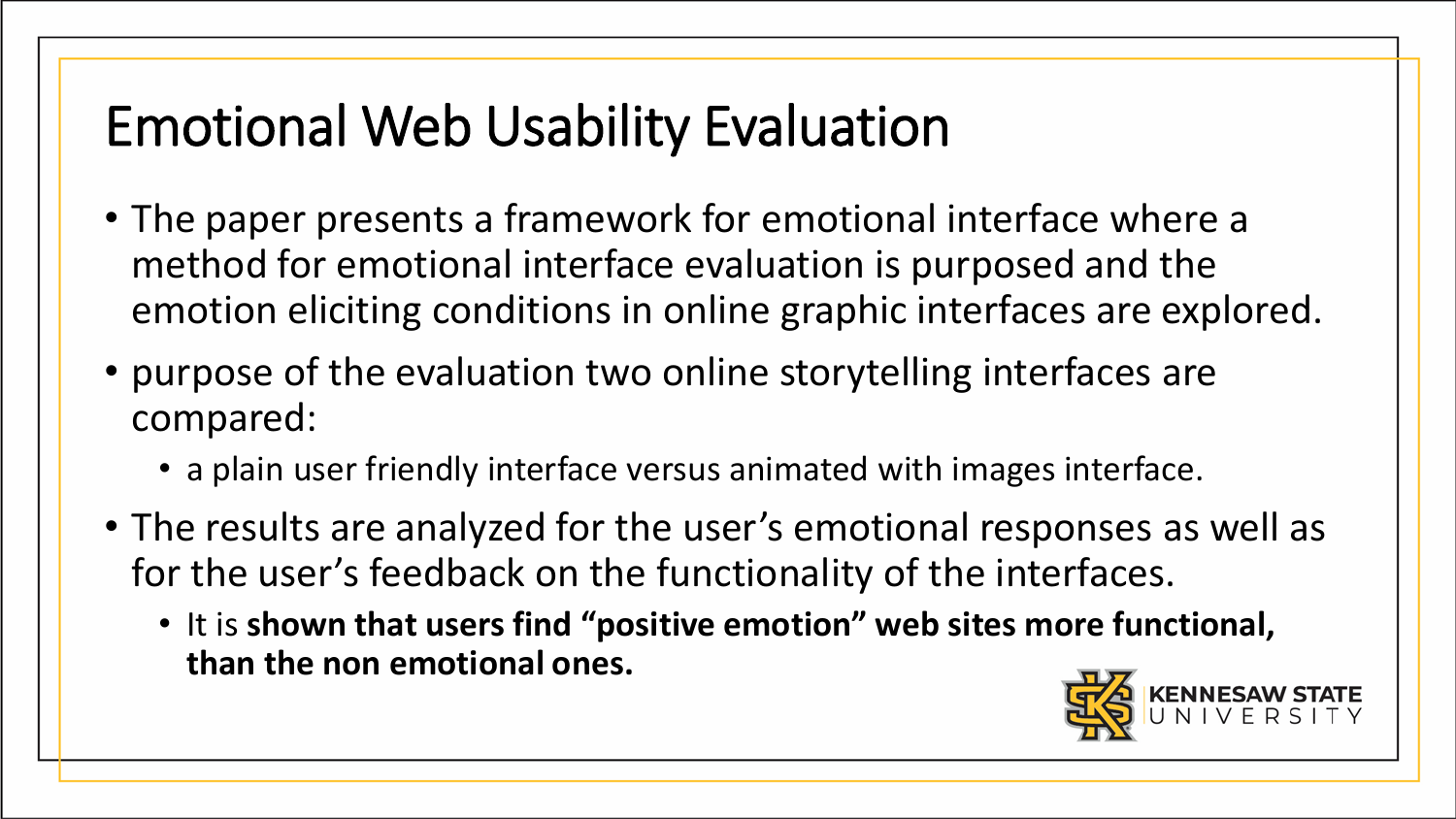# **Emotional Feedback Mechanisms**

- *Chen's* study focused on the way students engaged with their learning interface
- Provided three mechanisms of feedback:
	- 1. Emotive
	- 2. Dialogue
	- 3. Diagnostic
- Students were most engaged when provided both emotive and dialogue-based feedback

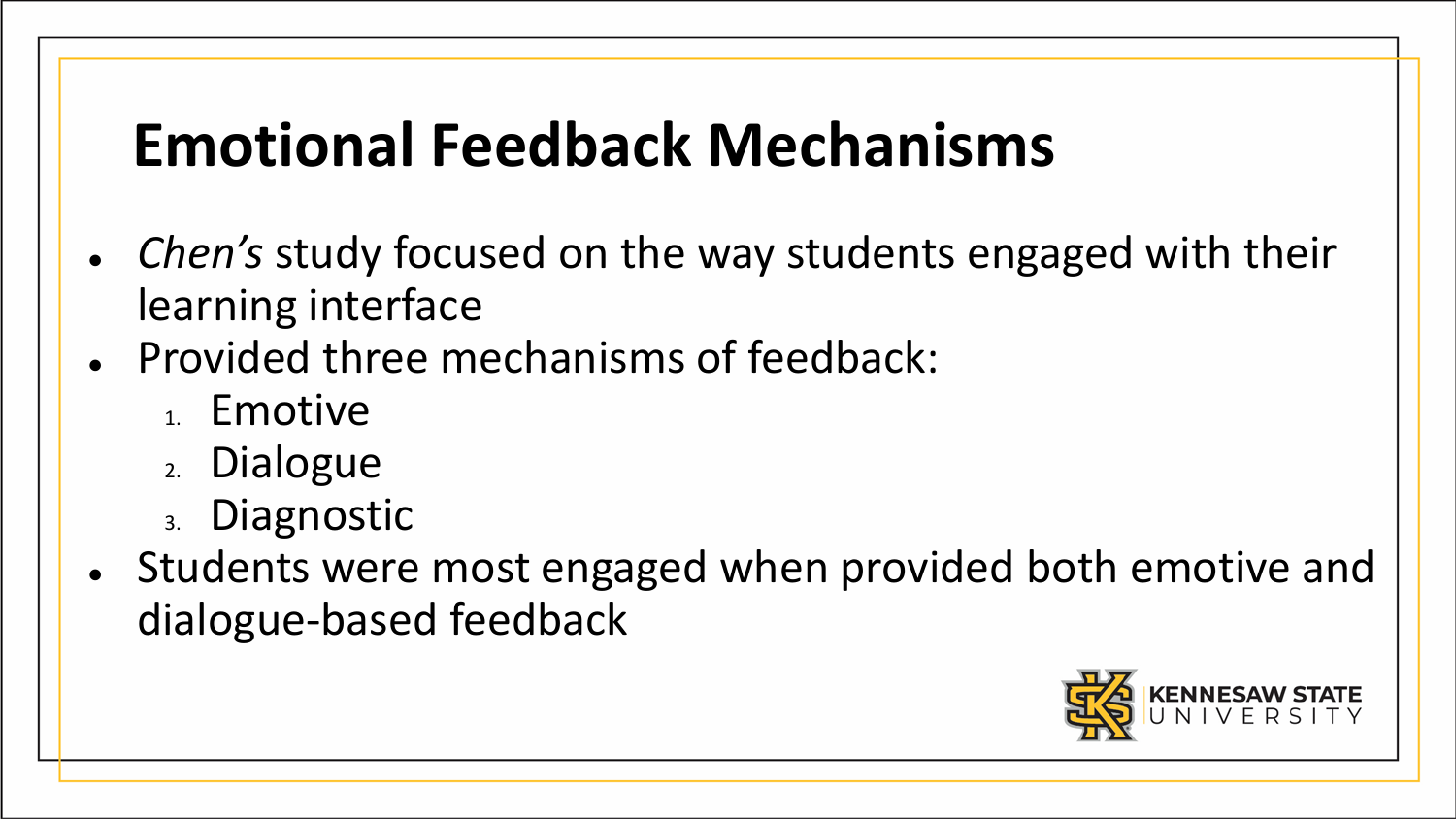# Emotional Feedback Mechanisms - Emotive

- Visual representations of emotions via an avatar
- Provides vague information of current environment, not good for fine-tuning the learning process
- Provides the greatest degree of emotional engagement
- Excellent results when paired with dialogue-based feedback

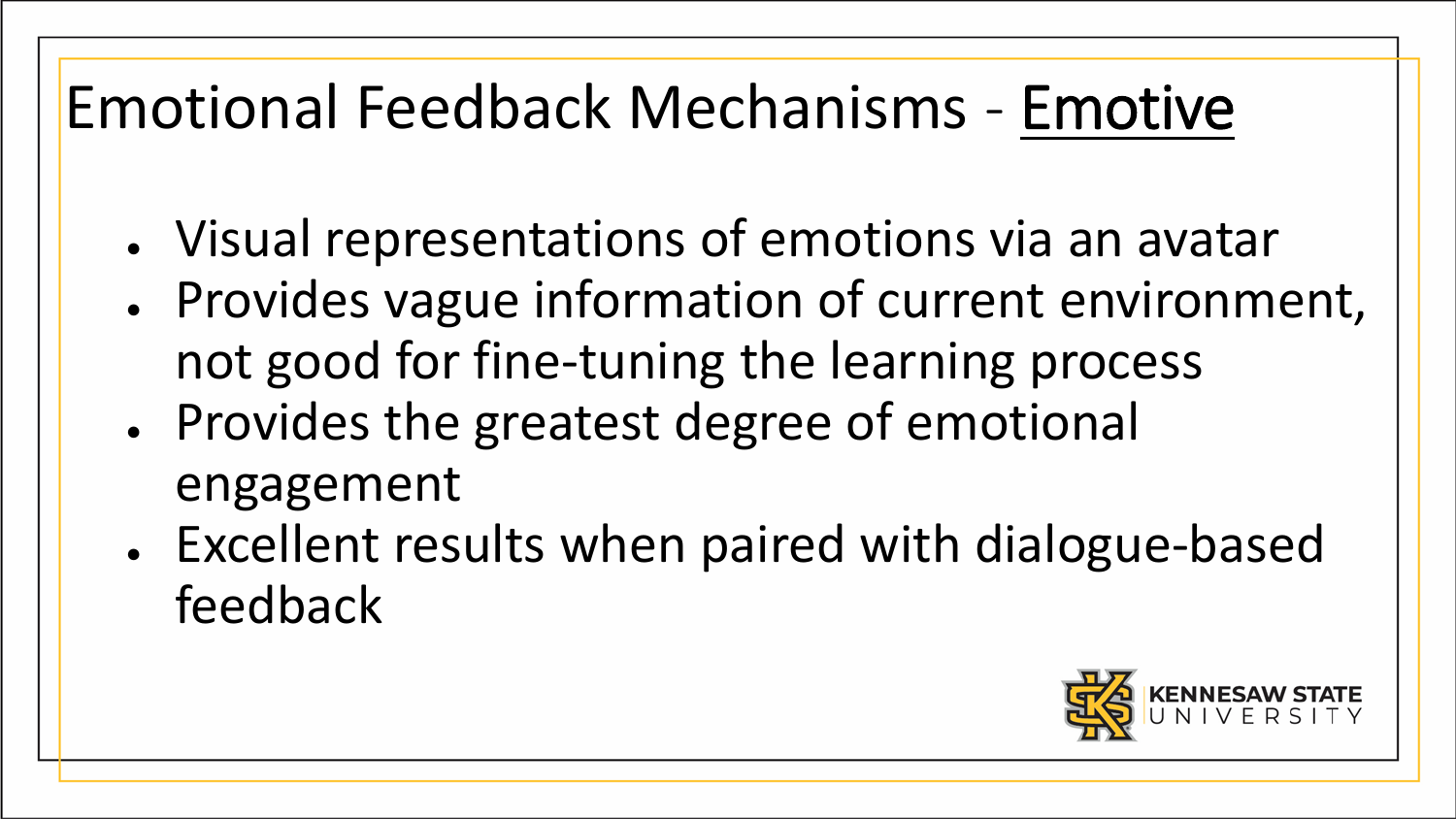# **Emotional Feedback Mechanisms** - Diagnostic

- Diagnostic feedback is a displayed "skill level"
- Provides objective information about a user relative to expectations and peers
- Offers little to no insight of weaknesses and strengths • "Cold" interface design

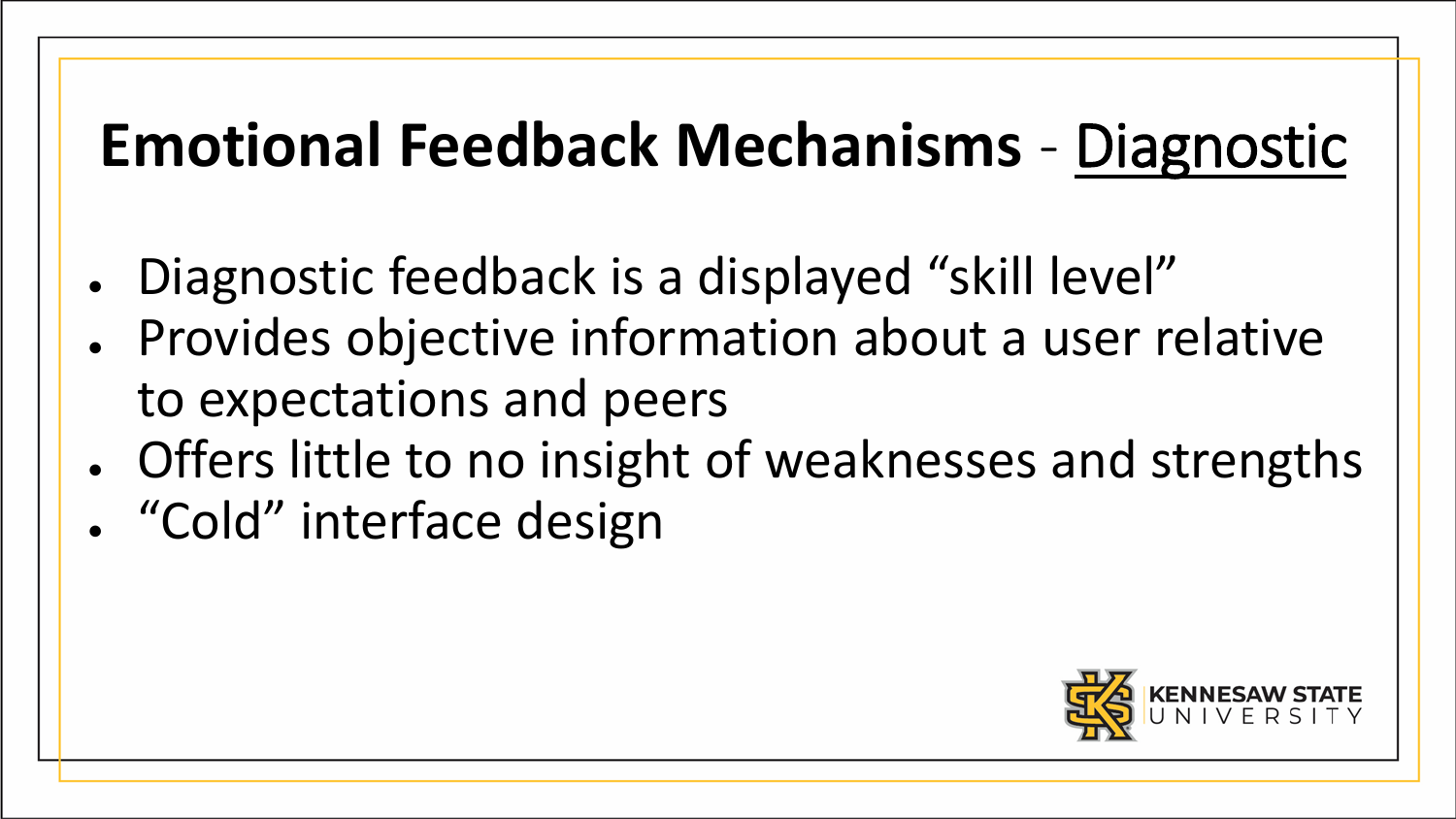# **Emotional Feedback Mechanisms** - Dialogue

- Provides textual or auditory dialogue feedback
- Often "generic" in nature due to wide intended audience
- Finely tuned dialogue feedback may provide the most useful information
- Can provide the most direct knowledge of strengths and weaknesses when finely tuned

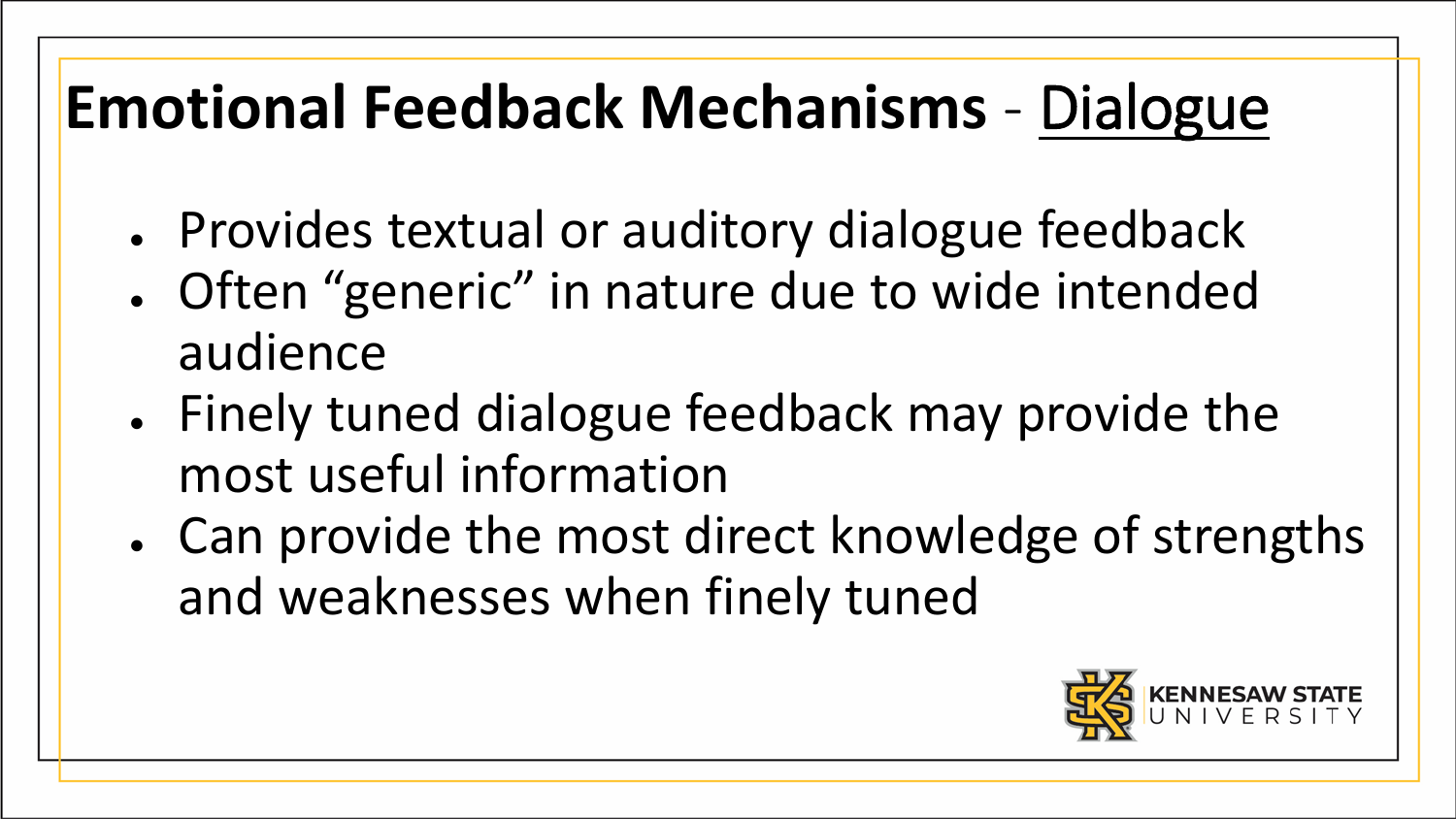#### What is User Experience (UX) Design?

- •User experience (UX) design is the process design teams use to create products that provide meaningful and relevant experiences to users.
- •This involves the design of the entire process of acquiring and integrating the product, including aspects of branding, design, usability and function.
	- Video [Learn about the History of UX](https://www.interaction-design.org/literature/topics/ux-design)

![](_page_12_Picture_4.jpeg)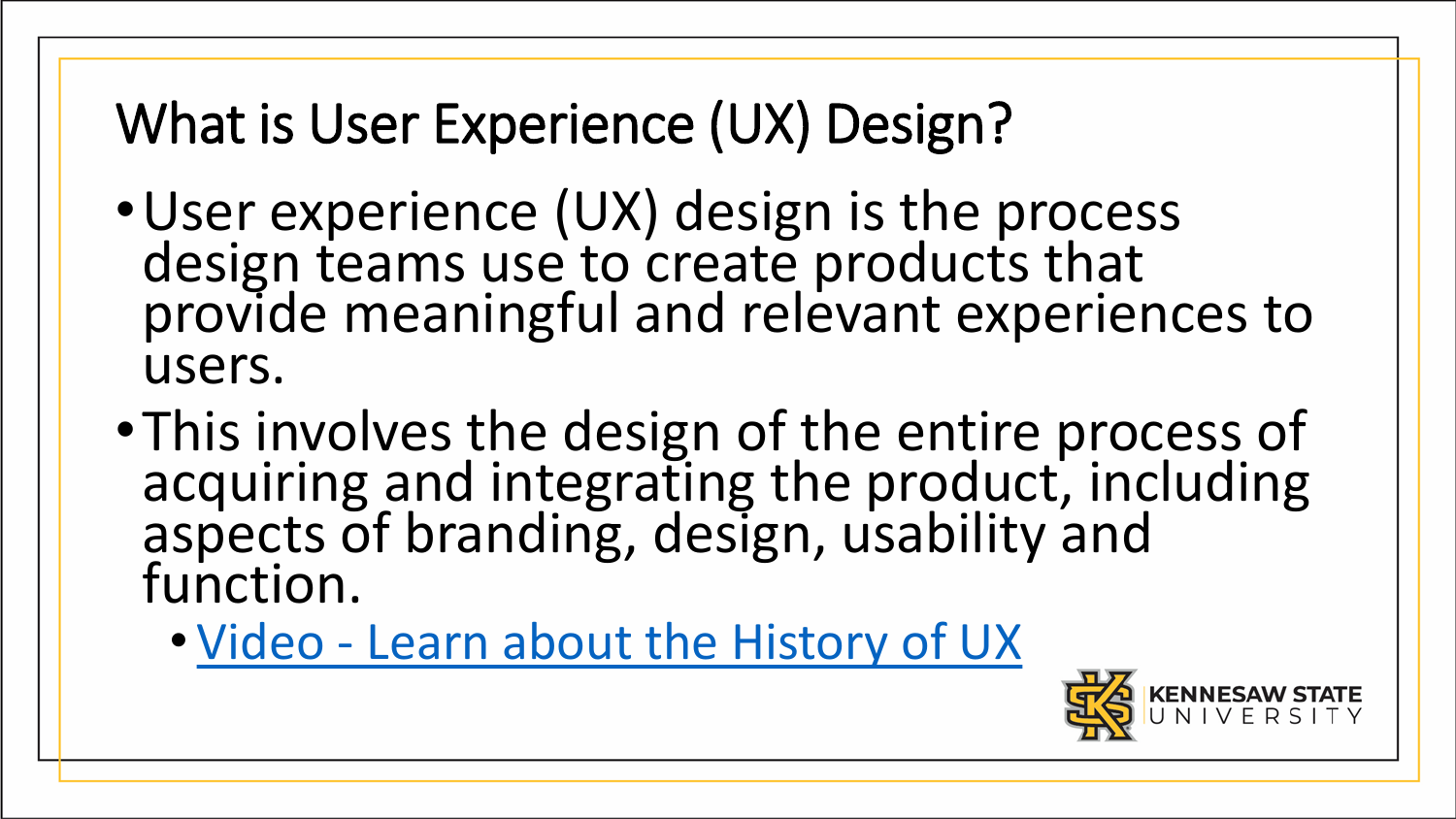#### **— Don Norman, inventor of the term "User Experience"**

![](_page_13_Figure_1.jpeg)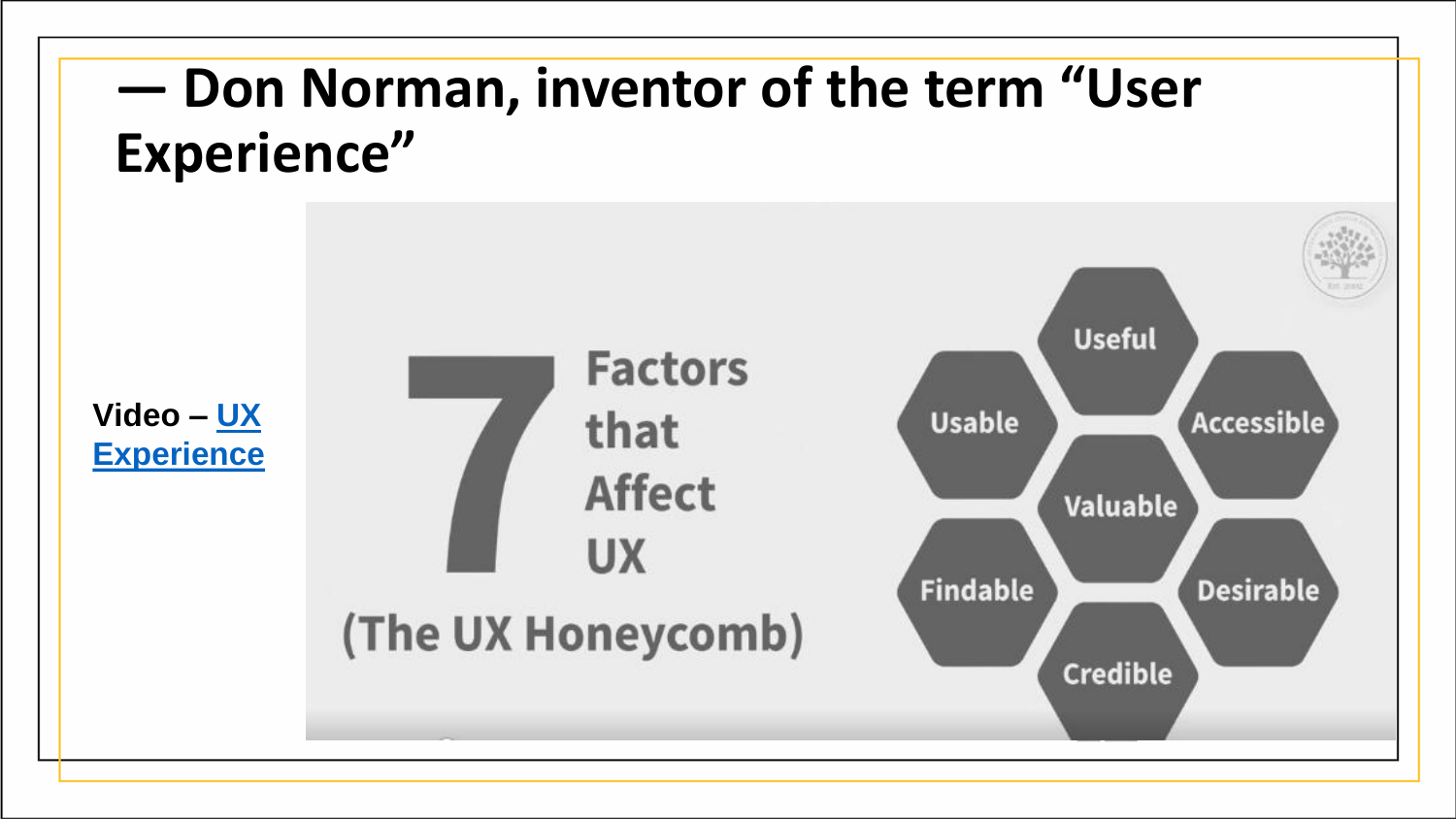# **Polzin and Waibel's Study**

- Explains how people are polite to their computers even without a character or face present
- Users treat their computers as another living being
- They try and connect on an emotional level
- Study attempted to create an adaptive interface

![](_page_14_Picture_5.jpeg)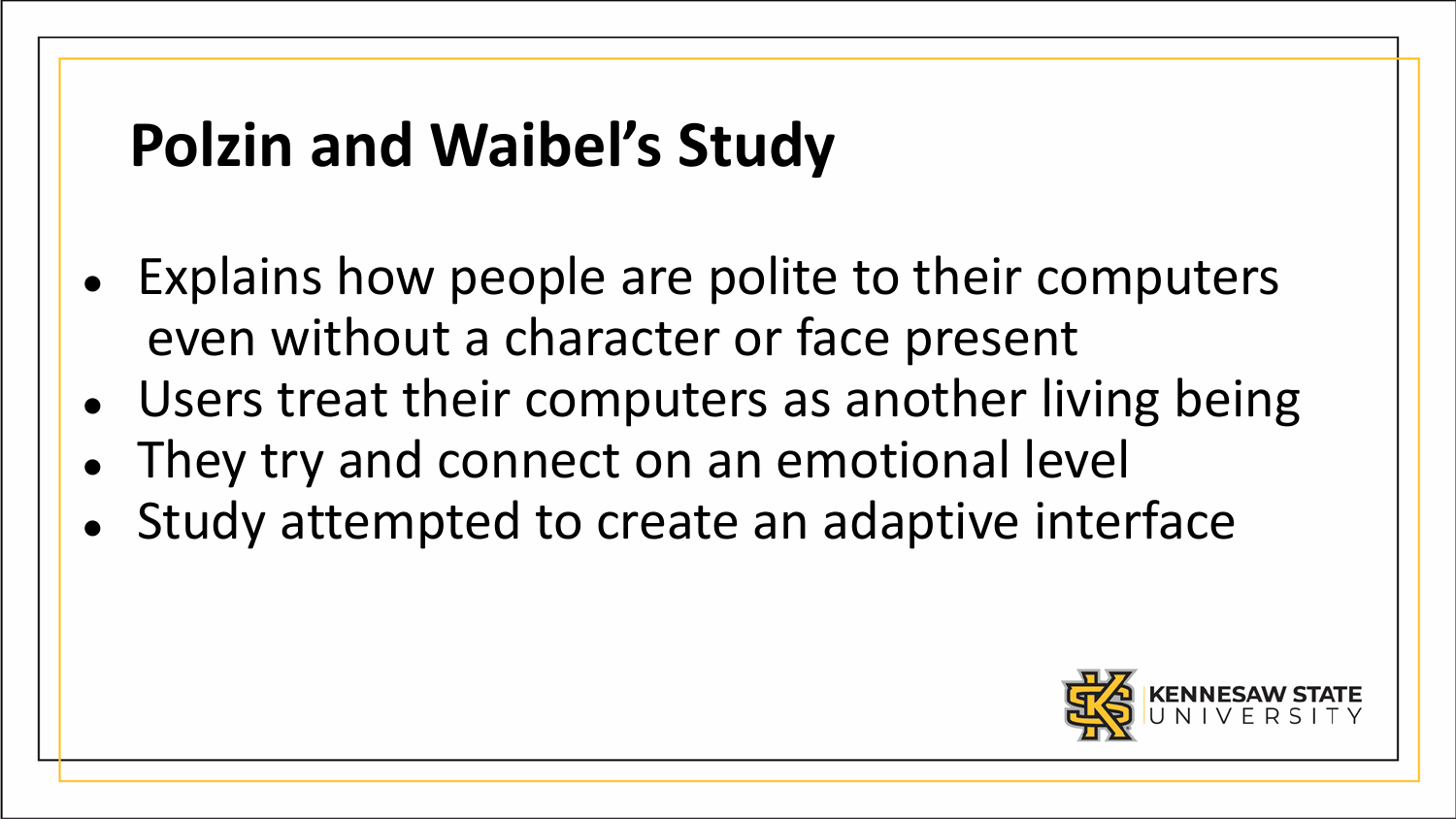# **Polzin and Waibel's Study** cont…

- The study focused on verbal and nonverbal communications
- Word Choice
- Prosody- Patterns of stress and intonations in speech
- Spectral-voice quality and clarity
- All are very important for accurately gauging emotion

![](_page_15_Picture_6.jpeg)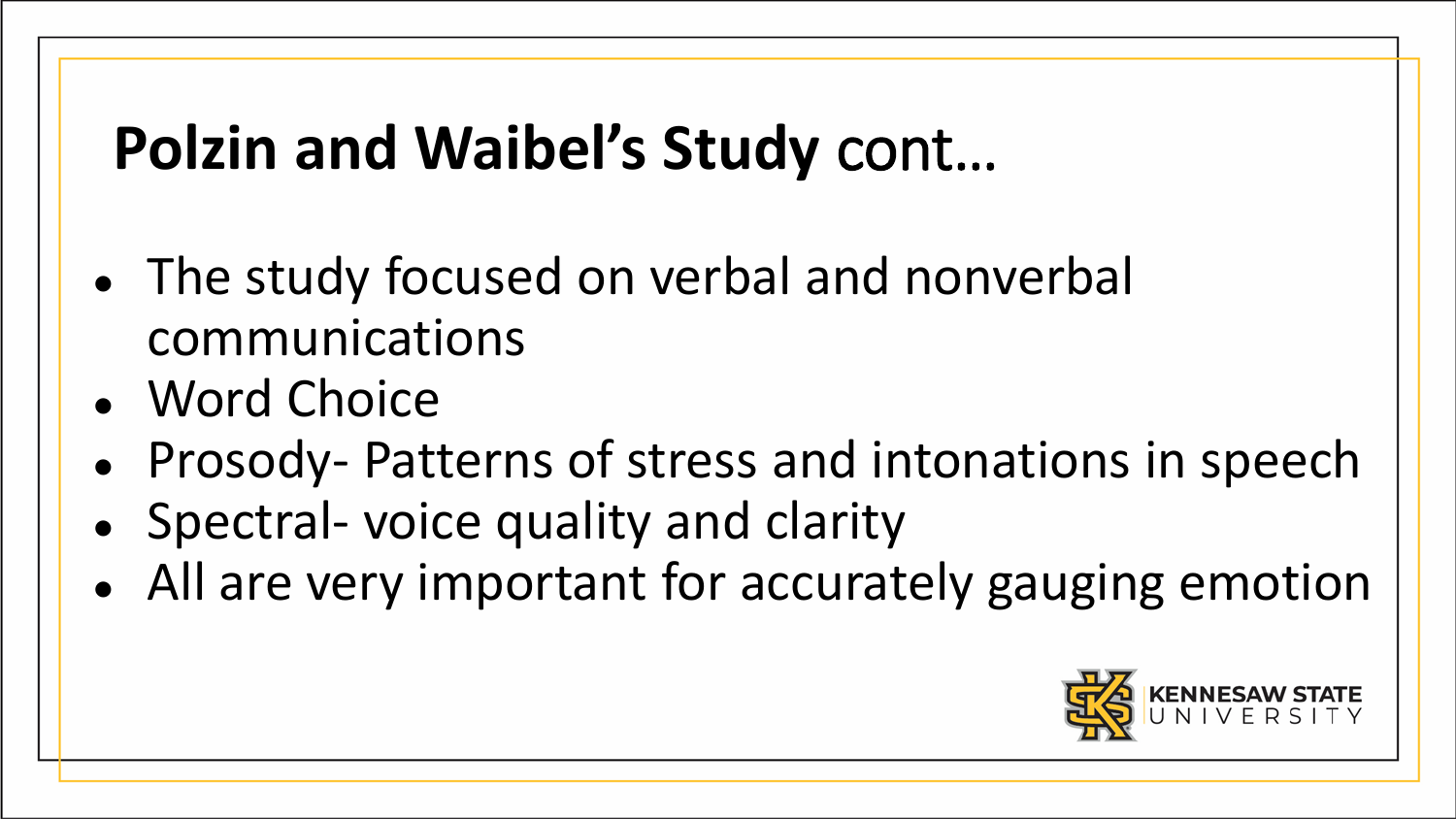# **Polzin and Waibel's Study** cont…

- They had their model listen to different english speaking movies
- Each line listened to had to be consistent
- Each line also needed to coincide with sentence or utterance boundaries
- Three primary emotions studied were Angry, Sad and Neutral

![](_page_16_Picture_5.jpeg)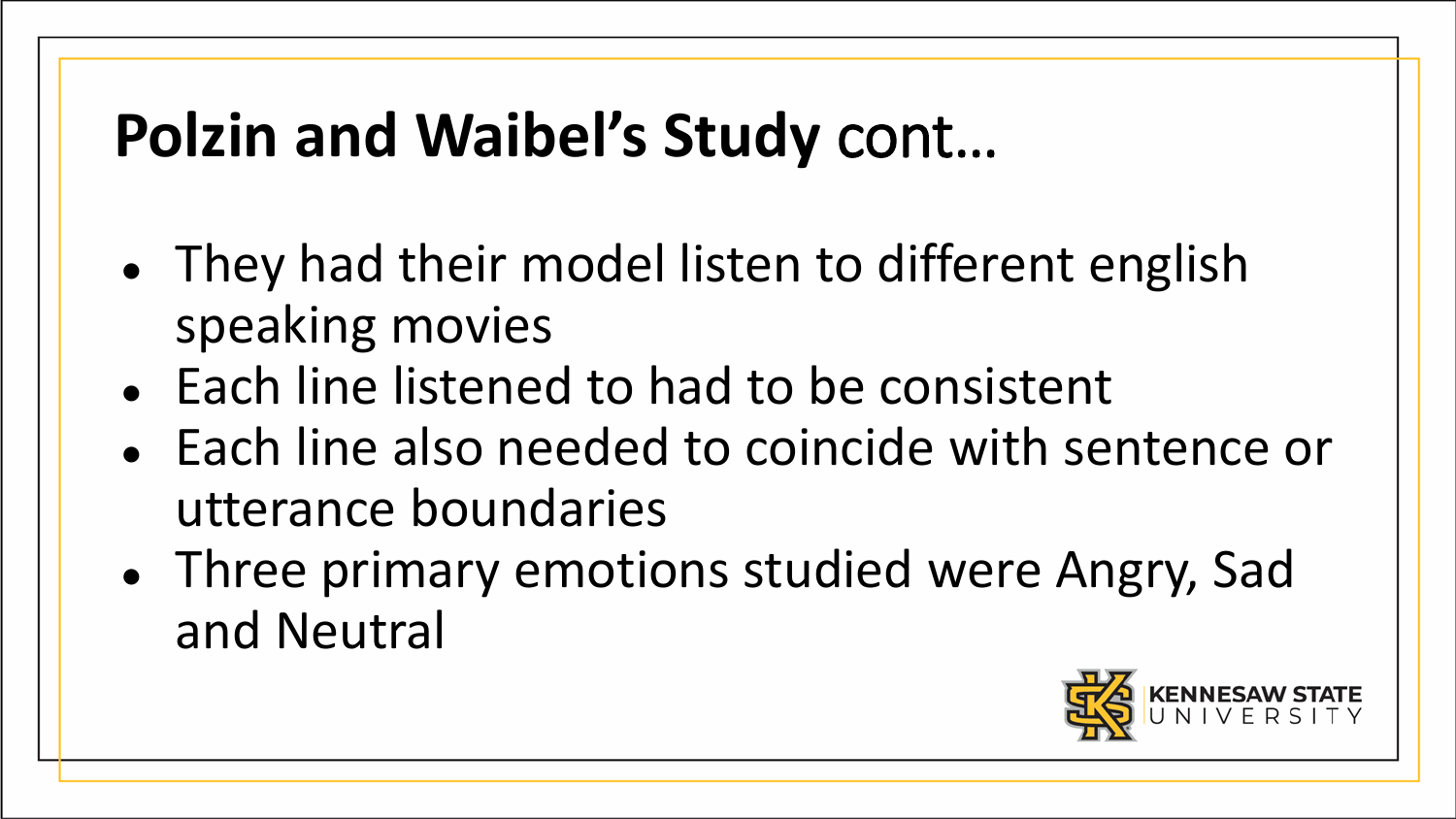# **Polzin and Waibel's Study** cont…

- Results of study fell short when compared to human participants
- However results were above the level of chance
- The models still fell within 10% of the participants through the different tests performed

![](_page_17_Picture_4.jpeg)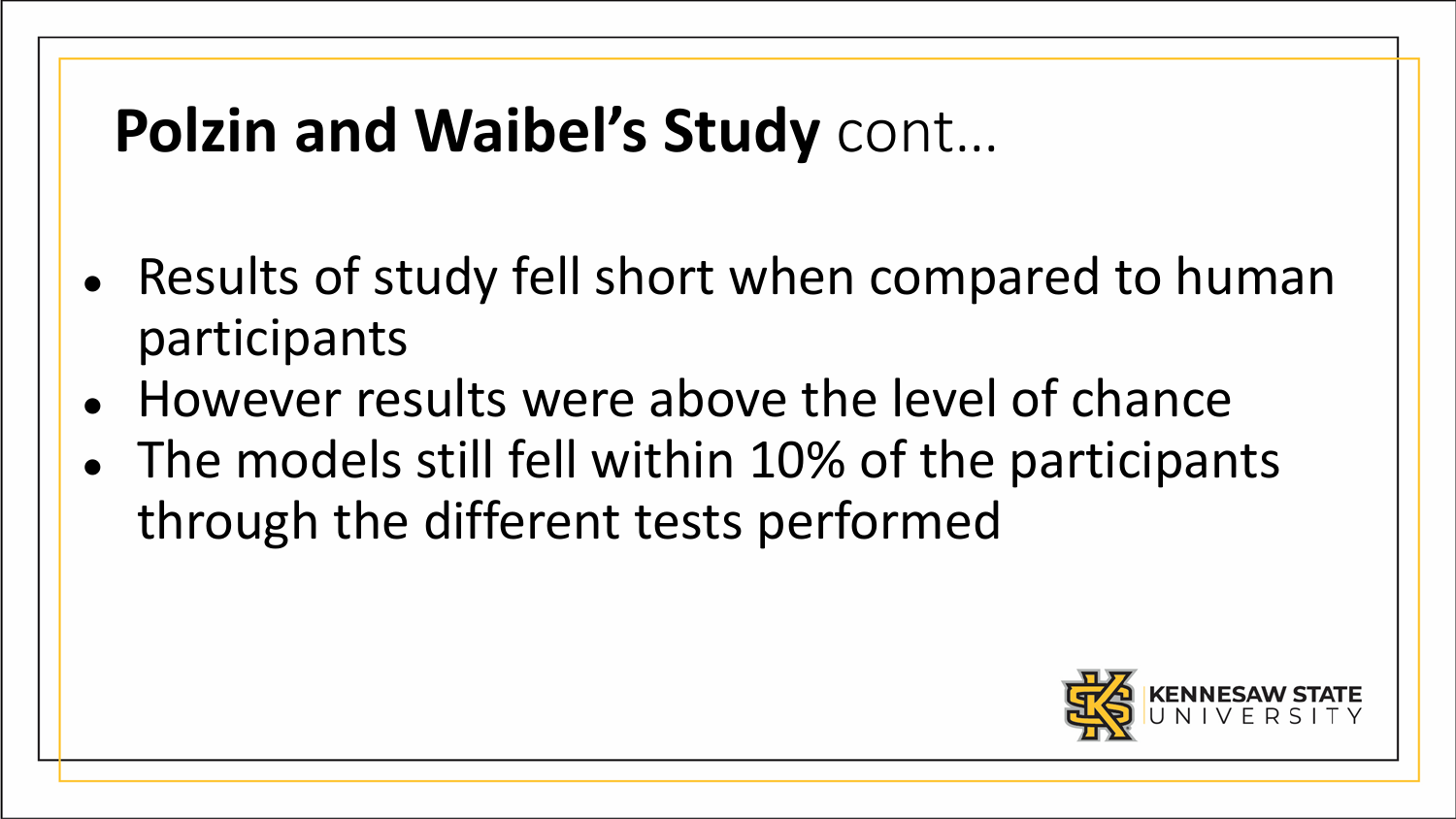# **Kostov and Fukuda Study**

- Explained how the **future focus of interface design will shift towards the user experience and away from the functionality of the interface**
- Similar to Polzin and Waibel except focused on different aspects of speech
	- Pitch
	- Formants
	- Tempo
	- Power

![](_page_18_Picture_7.jpeg)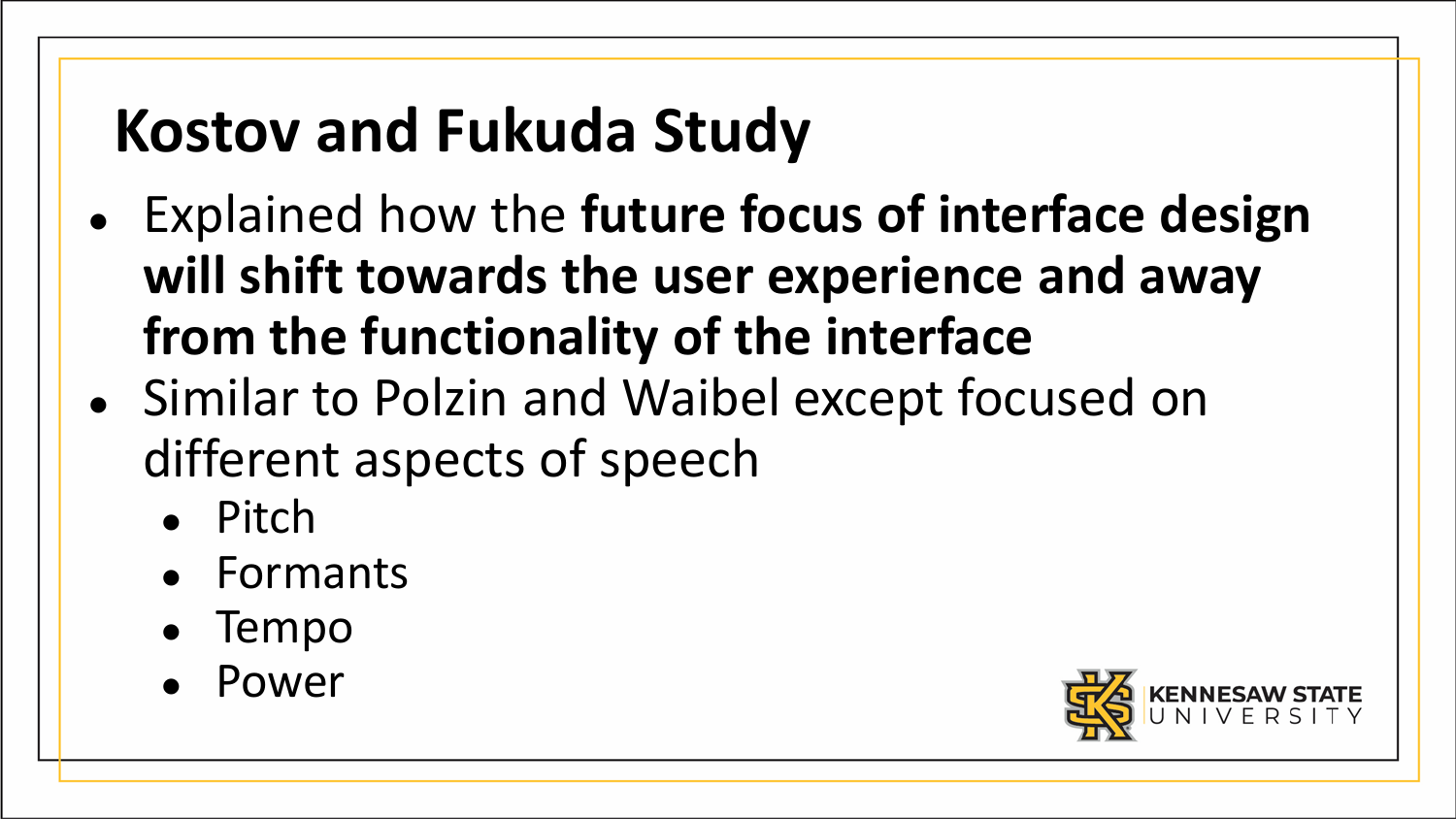### **Kostov and Fukuda Study**

The system would record the four different aspects of speech and then put them through the Emotion Engine

![](_page_19_Figure_2.jpeg)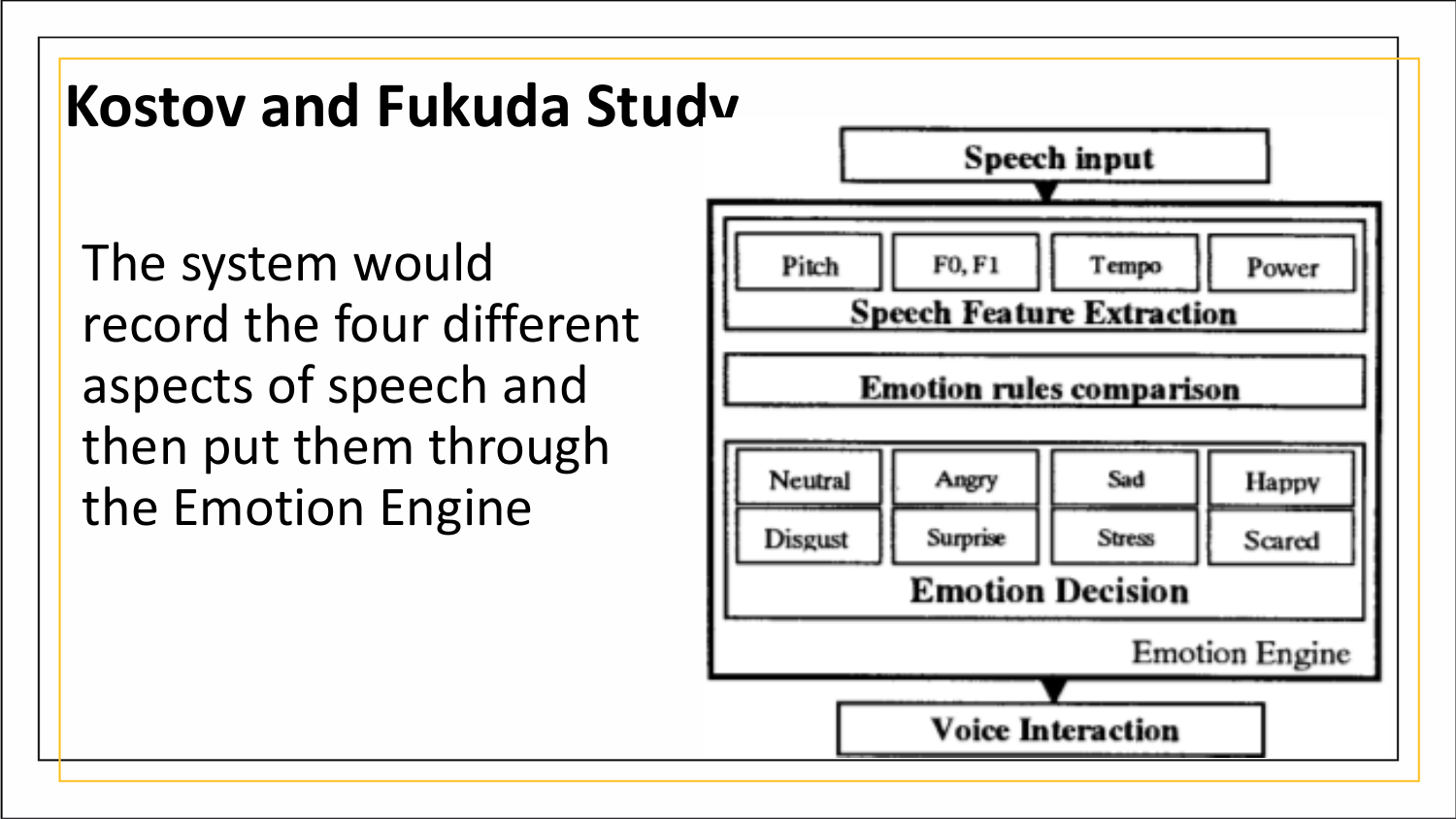# **Kostov and Fukuda Study-** Pitch

- Measured in mels where 1000 mels is equal to 1000 herts
- Anger and Disgust nearly indistinguishable
- All other emotions were easier to separate from the above two

![](_page_20_Picture_4.jpeg)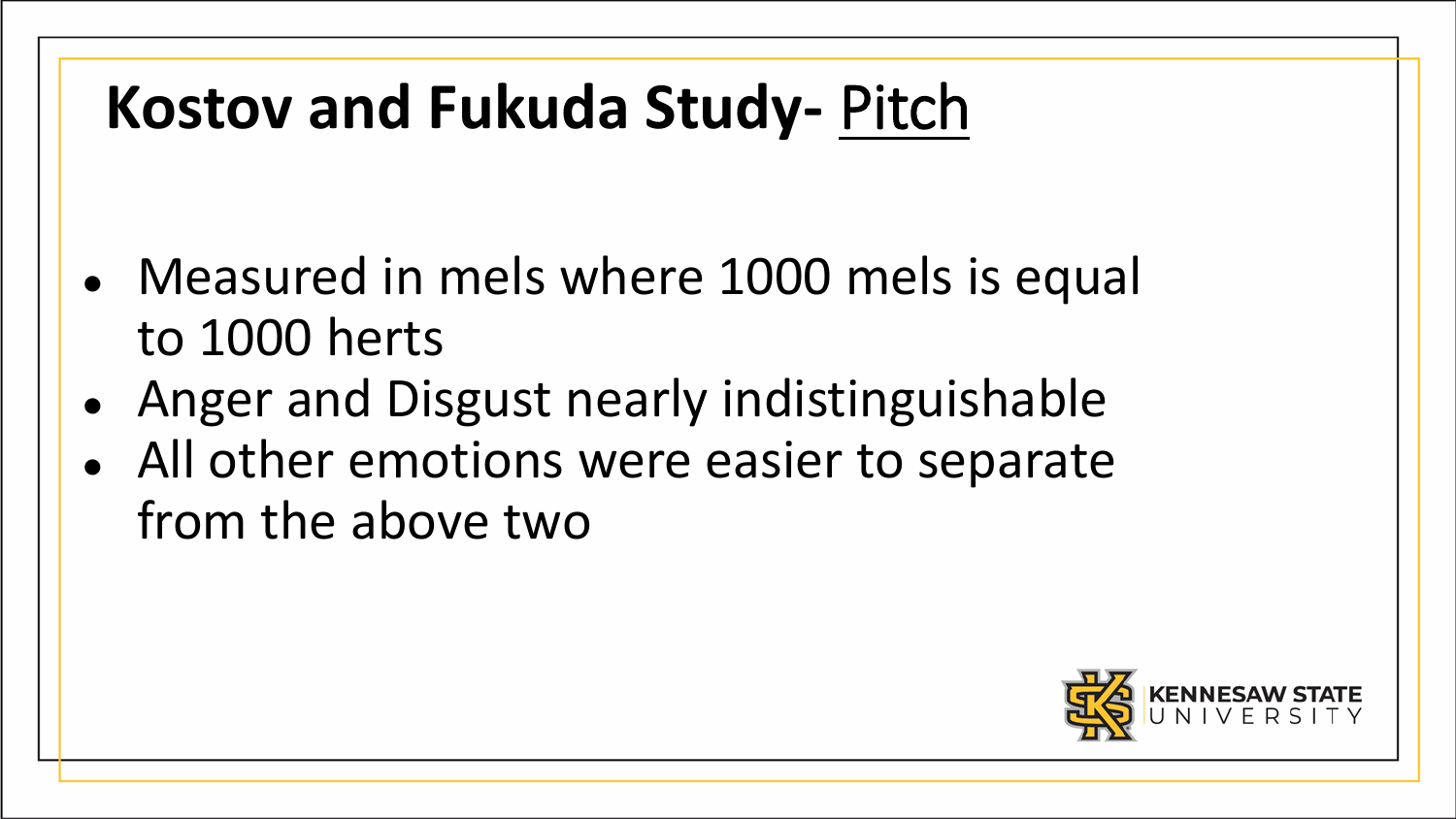# **Kostov and Fukuda Study-** Formants

- Fundamental frequency is f0 and higher frequencies are f1, f2, f3,...
- Only f0 and f1 used in this study
- There was correlation between f0 rise time, slope and speaking rate

![](_page_21_Picture_4.jpeg)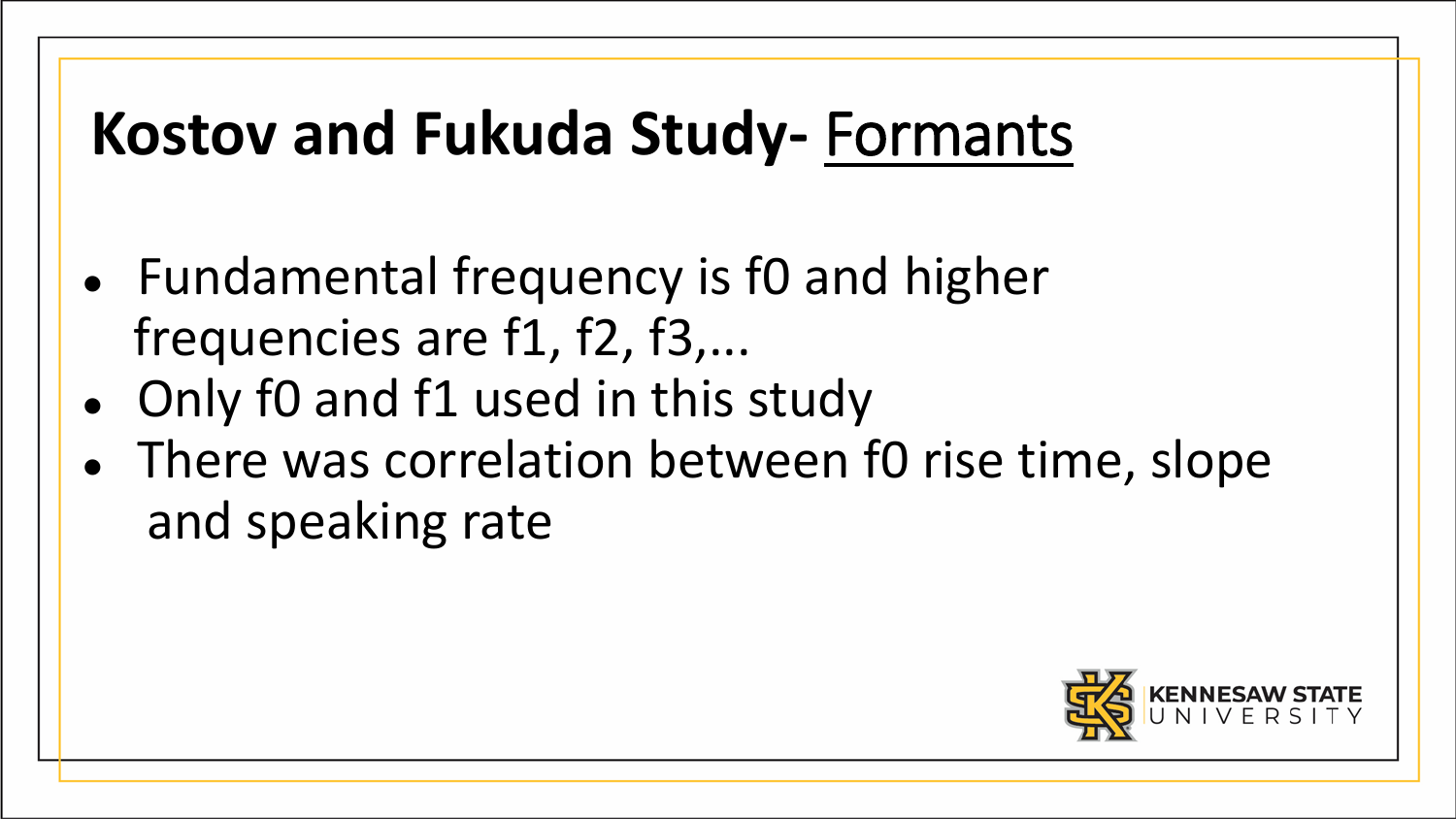# **Kostov and Fukuda Study-** Tempo

- Most difficult to analyze of all four
- Used loudness-time scale and morse keys to accurately gauge
- Faster tempos suggested stress or excitement
- Slower tempos suggested sadness

![](_page_22_Picture_5.jpeg)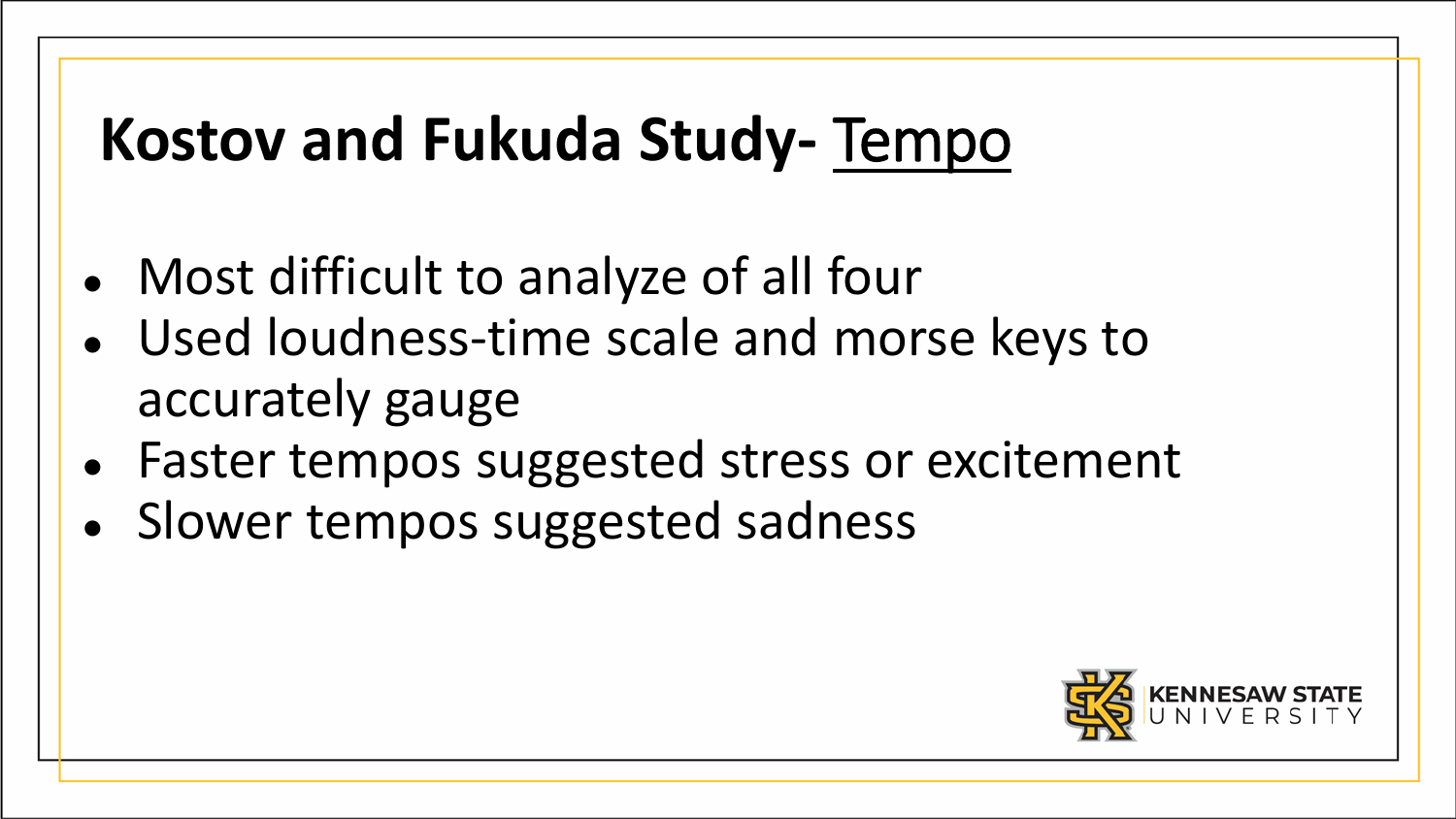# **Kostov and Fukuda Study-** Power

- Sound pressure Generated from speech
- Anger had 20 decibel difference from all other emotions except for happiness which was a 10 decibel difference
- Capable of determining anger and happiness, but not sadness, normal or disgust

![](_page_23_Picture_4.jpeg)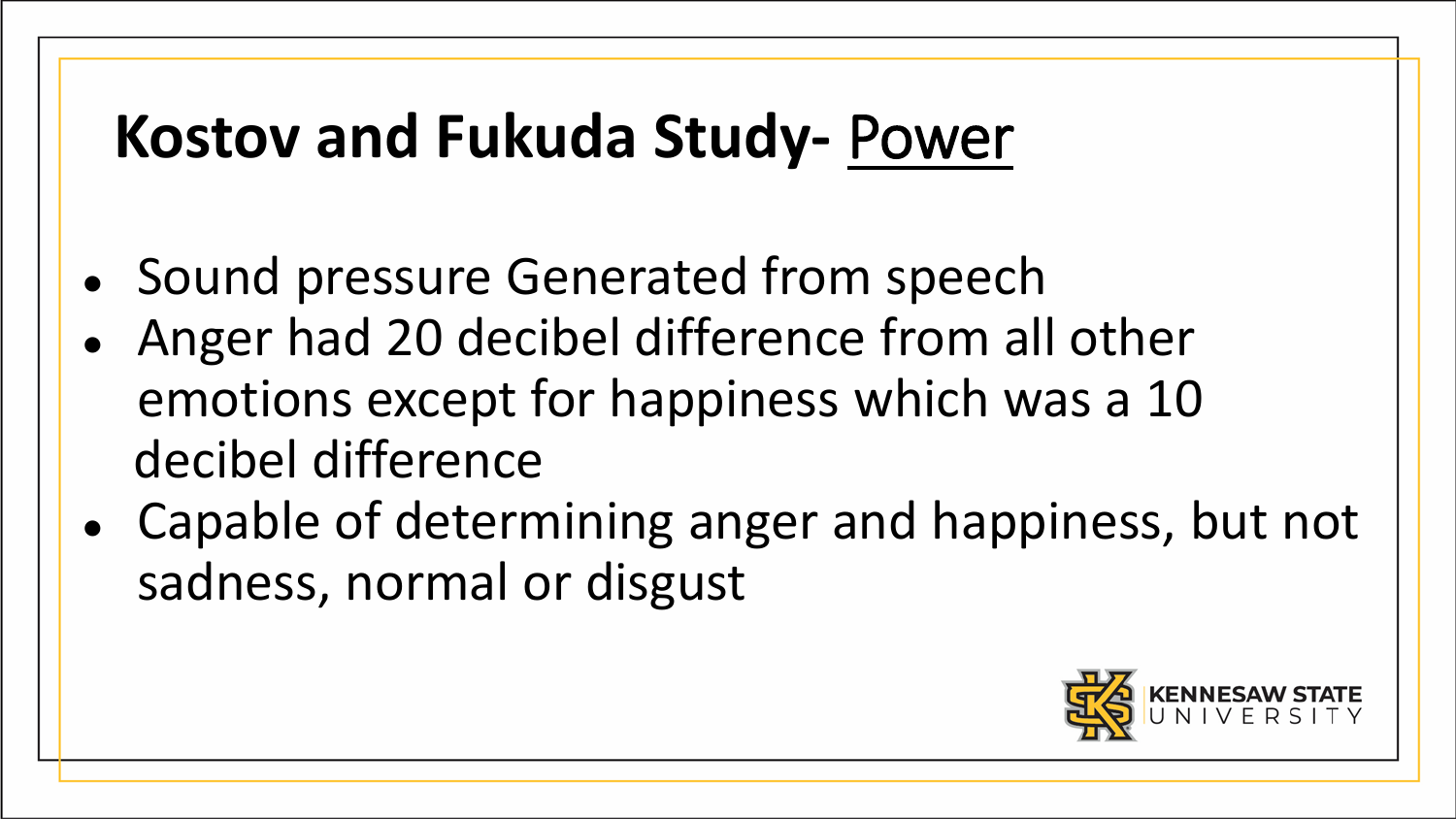# **Human Action Cycle**

- Described by Norman as early as 1988
- Predates most digital interfaces
	- o Still highly applicable to modern systems
- Describes the workflow of using an interface, digital or physical
- Three main stages:
	- Goal formation
	- Execution
	- Evaluation

![](_page_24_Picture_9.jpeg)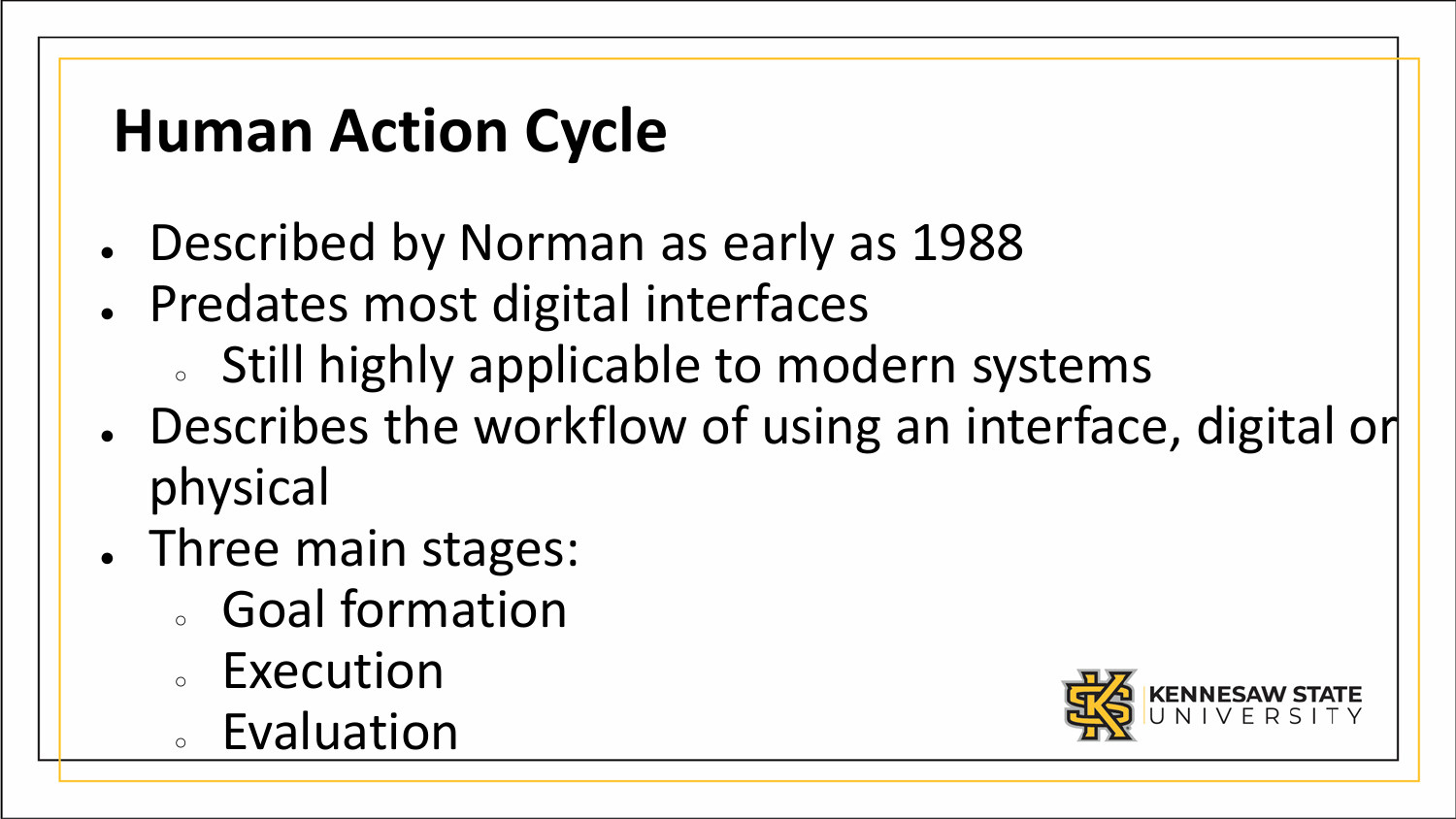# **Human Action Cycle** - Goal Formation

- One-part phase
- Can the user describe their goals?
- Can the user describe tasks related to their goals?

![](_page_25_Picture_4.jpeg)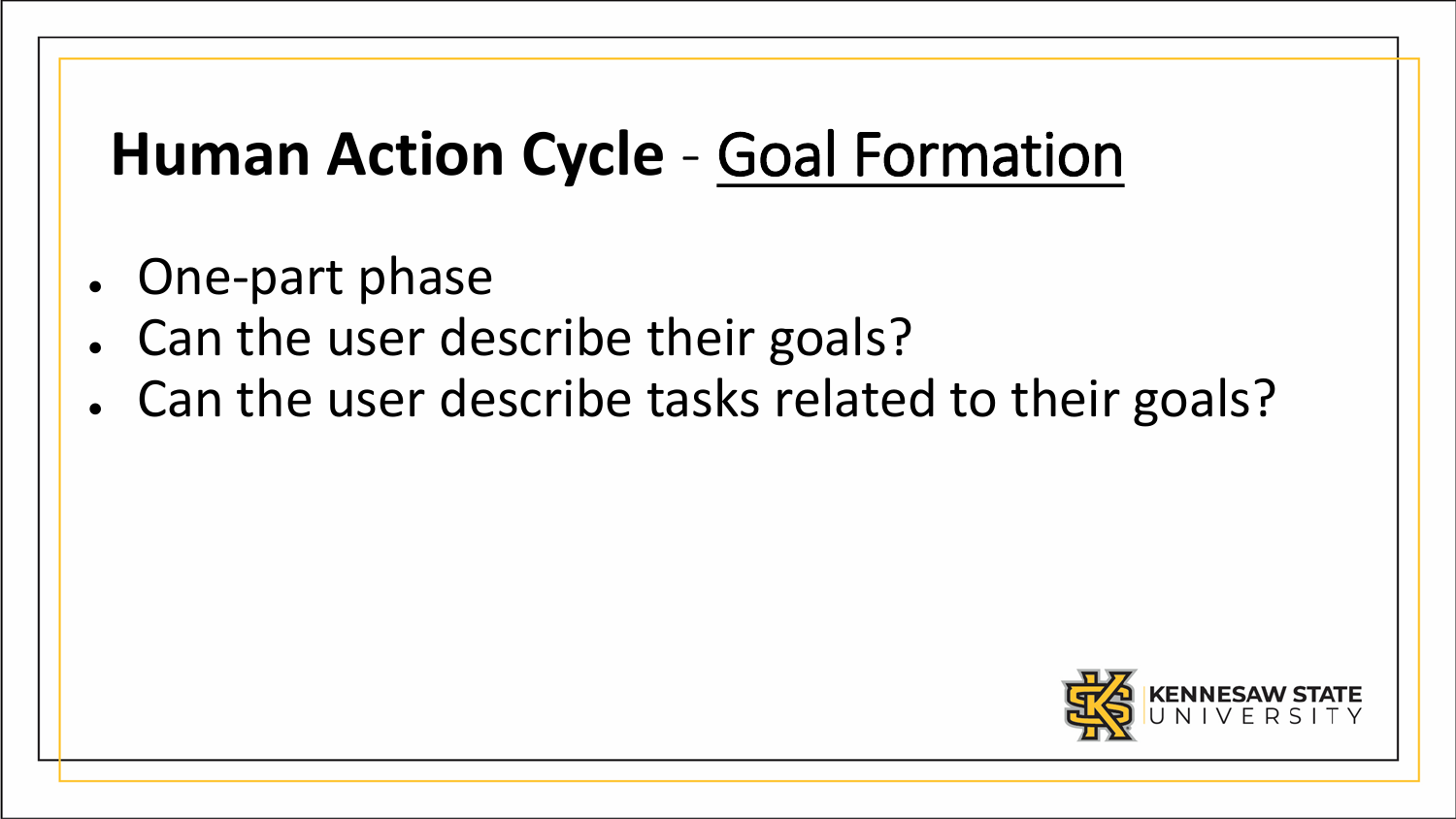# **Human Action Cycle** - Execution

- 3 sub-phases:
	- Goal to Task translation
	- Task Sequencing
	- Task Sequence Execution
- Does the UI help break the goals down into steps?
- Does the UI help show what order to execute tasks in?
- Does the UI allow the user to execute the necessary tasks?

![](_page_26_Picture_8.jpeg)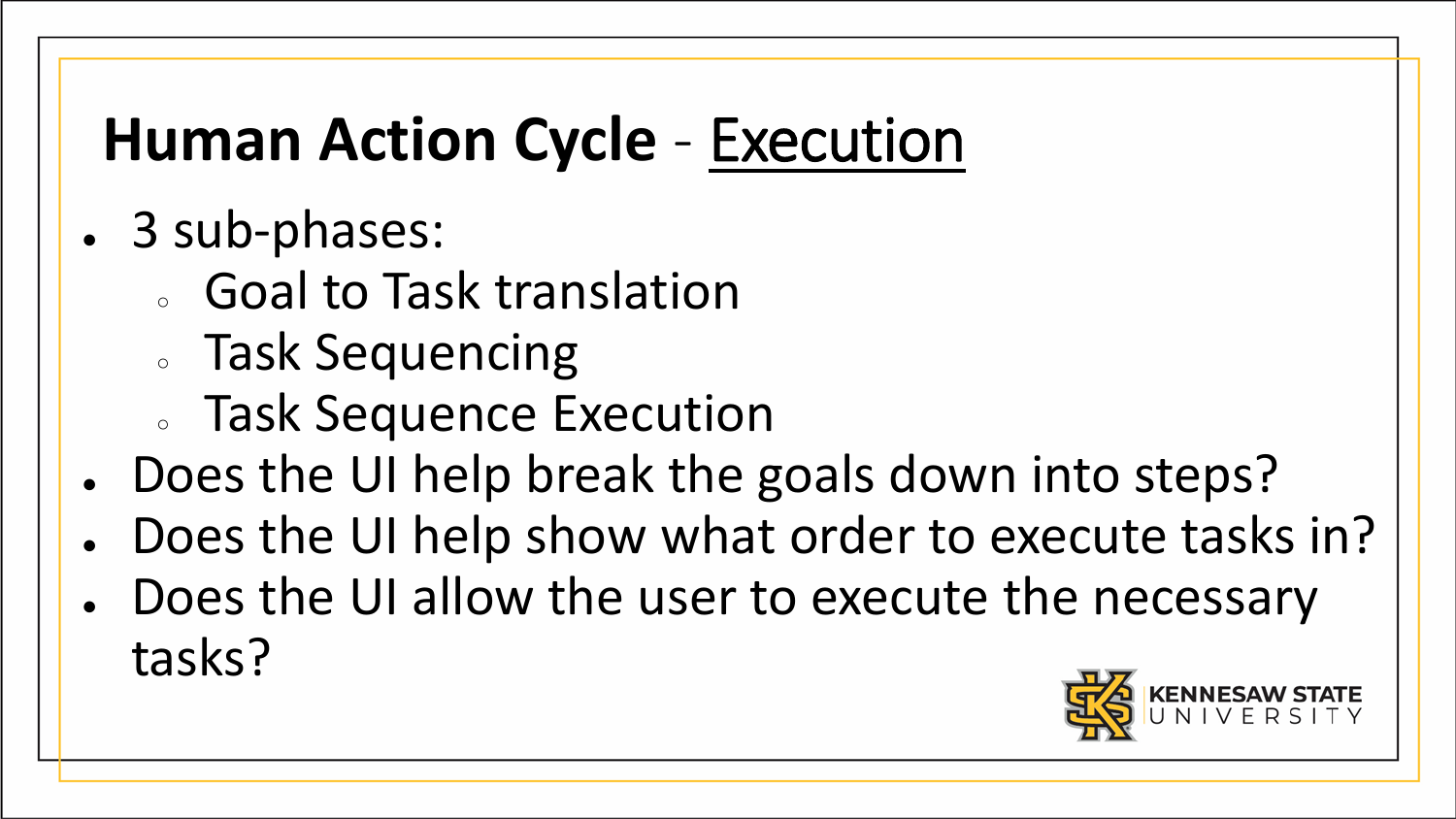# **Human Action Cycle** - Evaluation

- 3 sub-phases:
	- **Perceive results**
	- **Interpret actual outcomes vs expected outcomes**
	- **Comparing results with original intent**
- Does the user have enough information to see the effects of a task in the system?
- Does the user have enough information to interpret what those effects mean?
- Did the outcome match what the user wanted to happen?

![](_page_27_Picture_8.jpeg)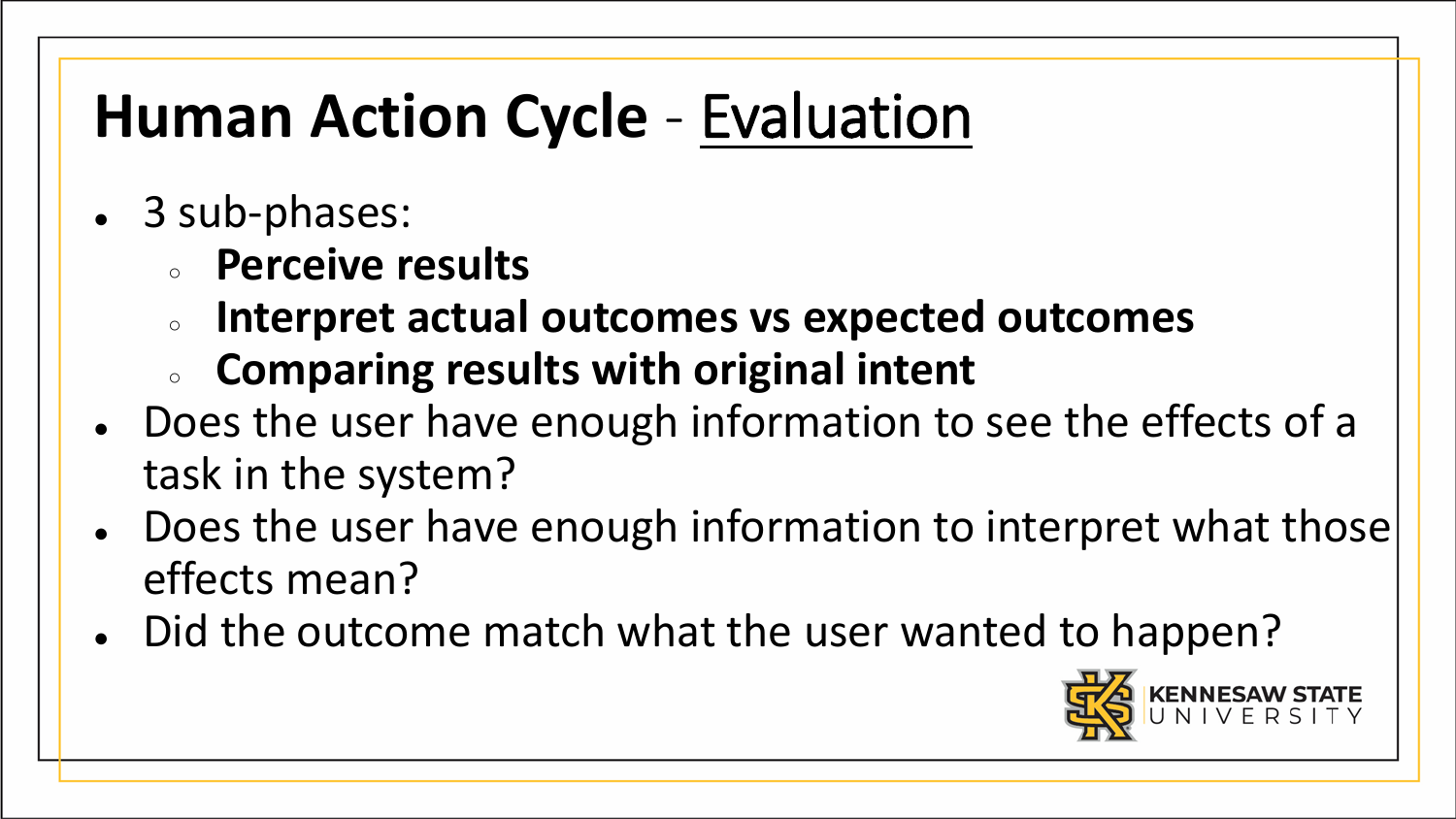- Concepts applicable to physical art and interfaces as well as digital systems
- Mental influence of **color**
- Mental influence of **layout**
- Mental influence of **tertiary (***third in order or level*) **elements**

![](_page_28_Picture_5.jpeg)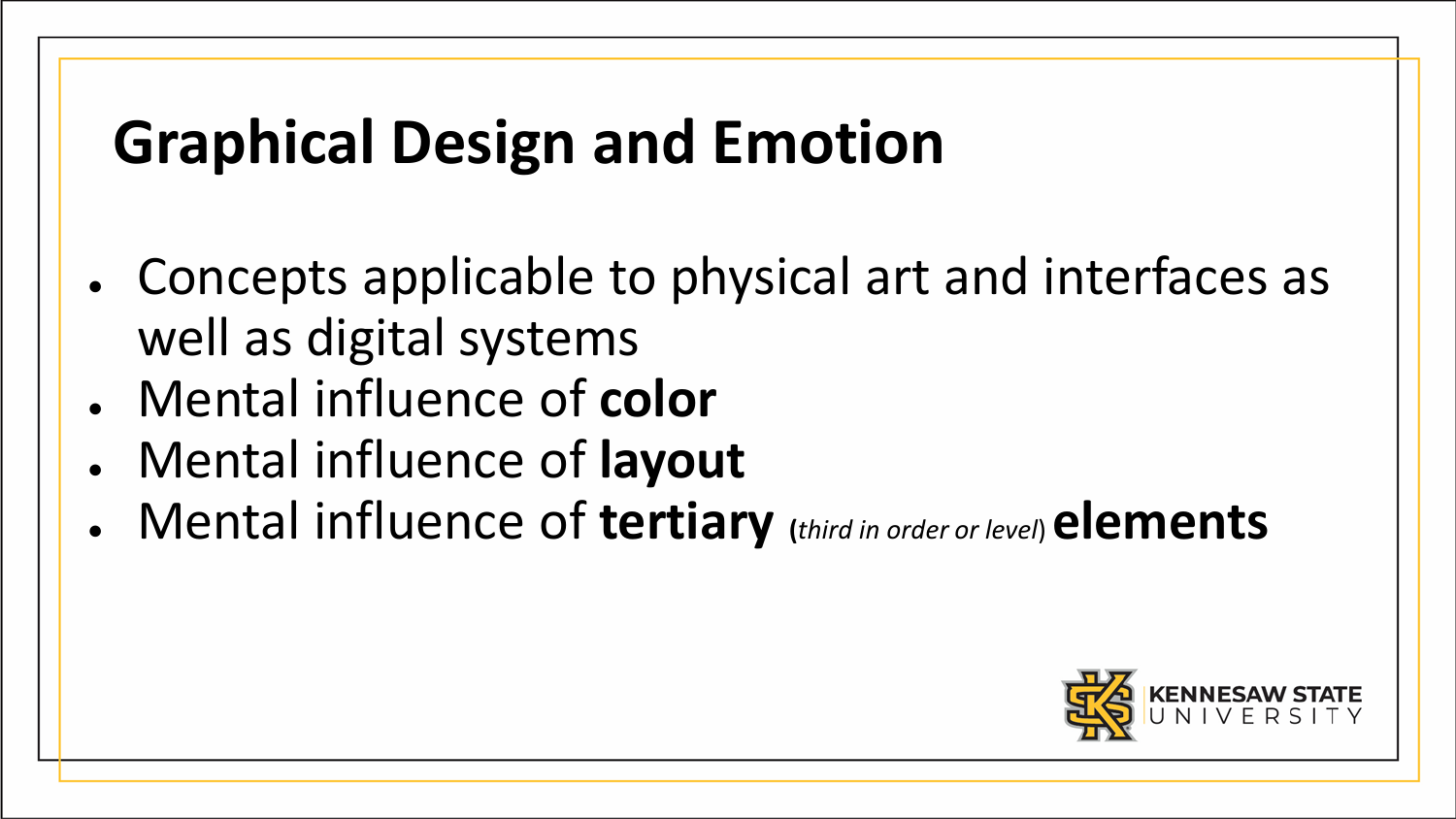- **Color** has traditional meanings that may translate to emotion to a user
- User's mental state as well as culture may determine what those emotions are
- Colors commonly used to denote warnings or danger in an interface
	- Most effective when using contrasting colors that stand out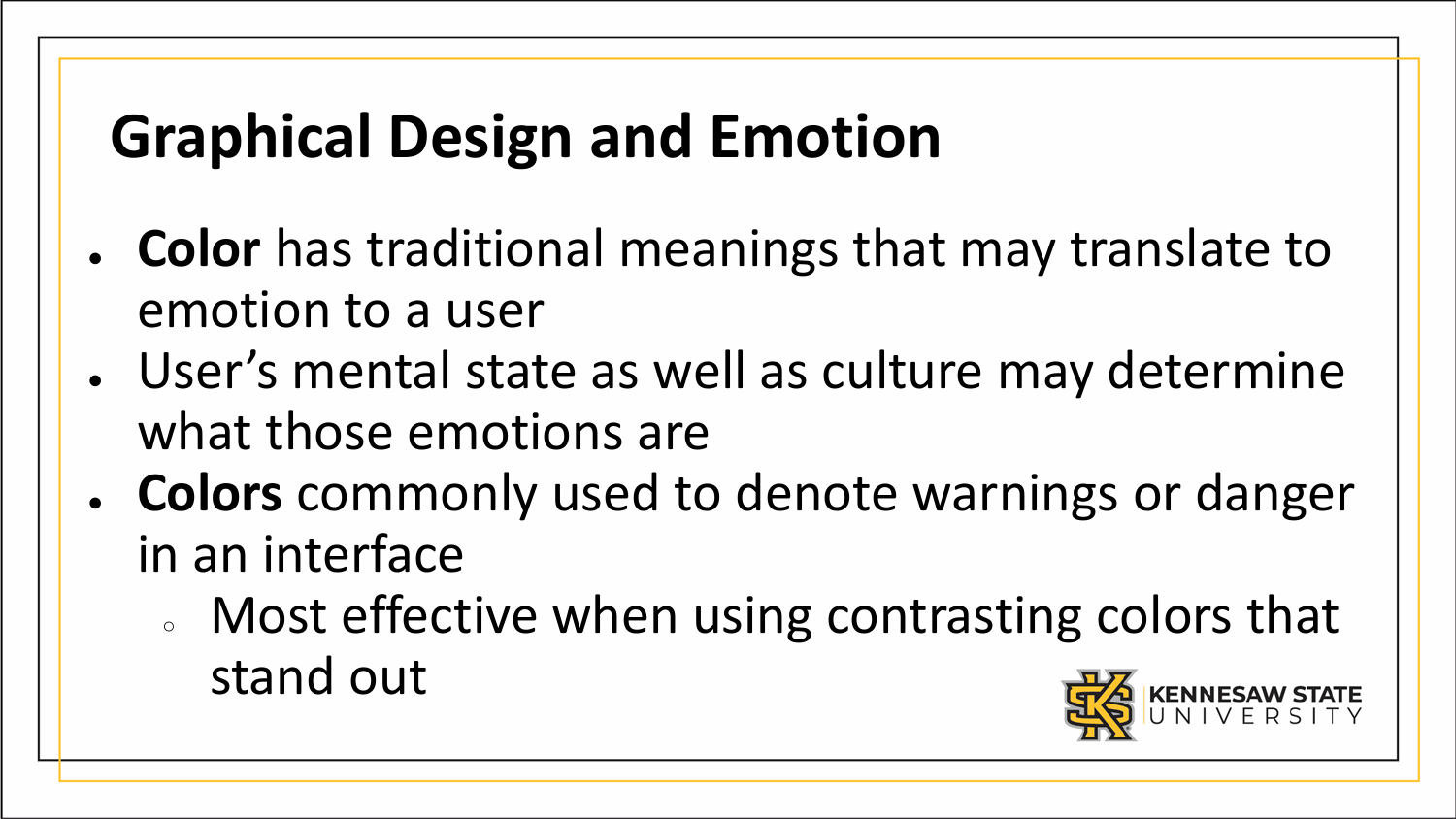- **Layout of information may influence user decisions**
- **Eye is drawn to center of screen first, then follows flow of information**
- Varied layout may be visually interesting, but sacrifices readability
- Partitioned information is most "clean" design

![](_page_30_Picture_5.jpeg)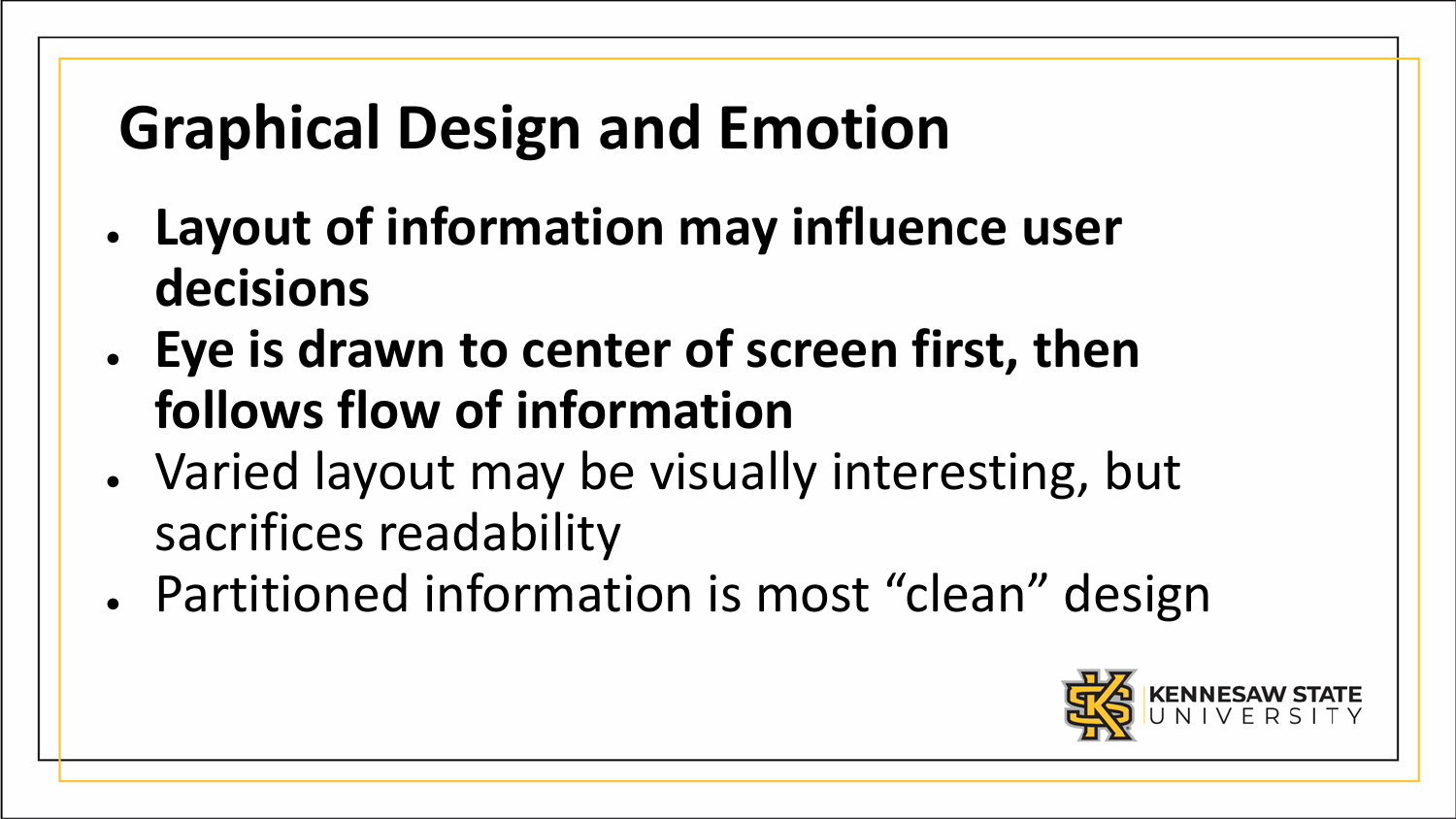- Tertiary design choices influence emotion as well
- **Bold, blocky imagery gives feeling of stability and authority**
- **Curvilinear and floral designs give feeling of energy and progress or change**
- Mixing choices is discouraged due to perceived "tension" in design
	- Punctuating one with small elements of the other may have overall positive effect
	- May also provide points of interest in a layout

![](_page_31_Picture_7.jpeg)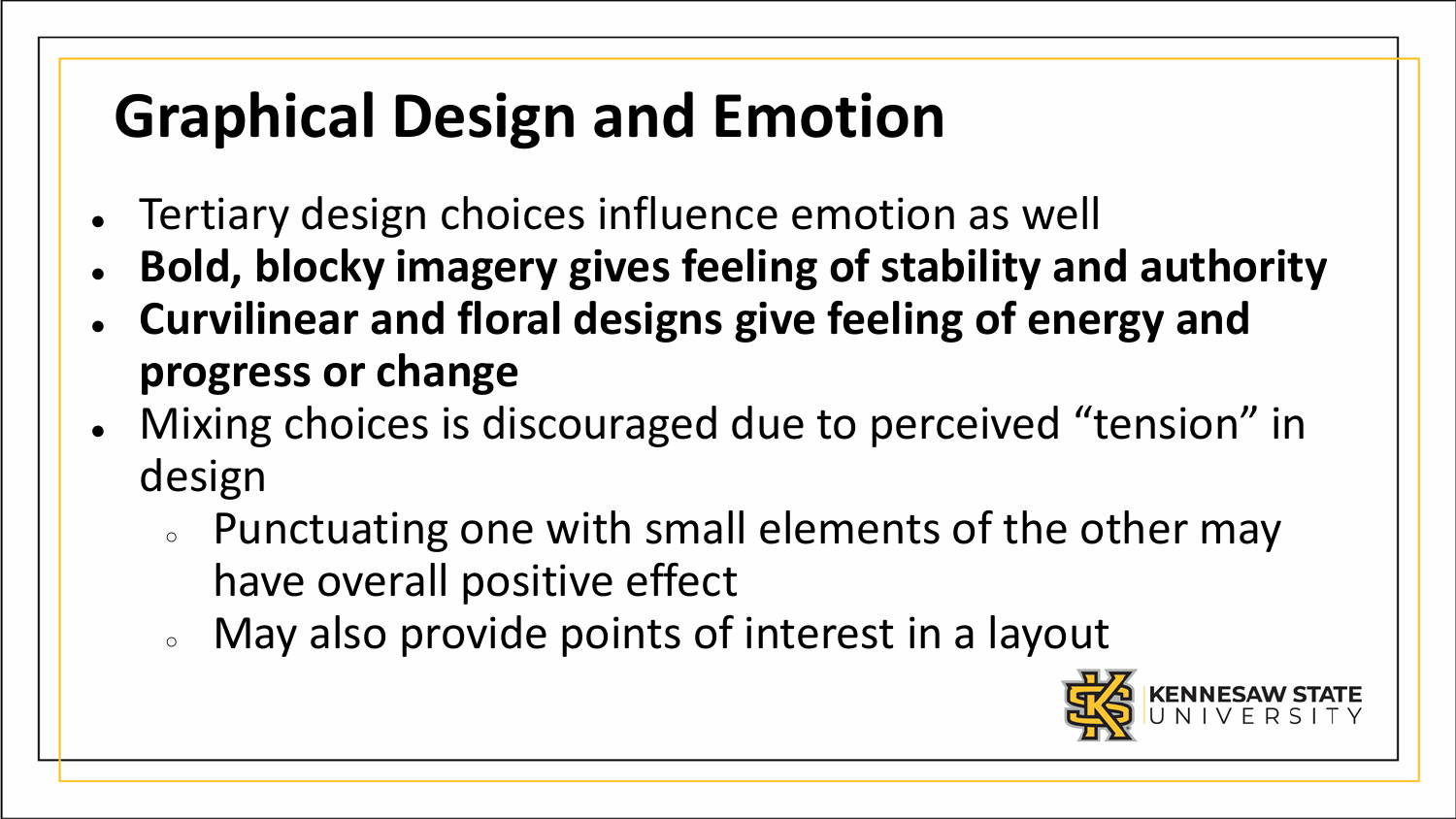#### Works Cited

Interaction design foundation. (n.d.). *What is Emotional Design*. Retrieved from: https://www.interaction[design.org/literature/topics/emotional-design](https://www.interaction-design.org/literature/topics/emotional-design)

McDonagh, D. (2004). *Design and Emotion*. London: CRC Press. Retrieved from: [http://search.ebscohost.com.proxy.kennesaw.edu/login.aspx?direct=true&db=nlebk&AN=106111&site=ehost](http://search.ebscohost.com.proxy.kennesaw.edu/login.aspx?direct=true&db=nlebk&AN=106111&site=ehost-live&scope=site)live&scope=site

Norman, D. (2013). *The Design of Everyday Things: Revised and Expanded Edition*. New York: Basic Books.

Tzvetanova, S. (2007). *Emotional Interface Methodology*. Retrieved from: <https://pdfs.semanticscholar.org/86c7/7a75760381ecc1ce38cca78b6bd225df64bd.pdf>

Fugate, J. M., & Franco, C. L. (2019, January 21). *What Color Is Your Anger? Assessing Color-Emotion Pairings in English Speakers*. Retrieved from <https://www.frontiersin.org/articles/10.3389/fpsyg.2019.00206/full>

Walter, A. (2012). *Emotional Interface Design: The Gateway to Passionate Users.* Retrieved from: <https://blog.teamtreehouse.com/emotional-interface-design-the-gateway-to-passionate-users>

![](_page_32_Picture_7.jpeg)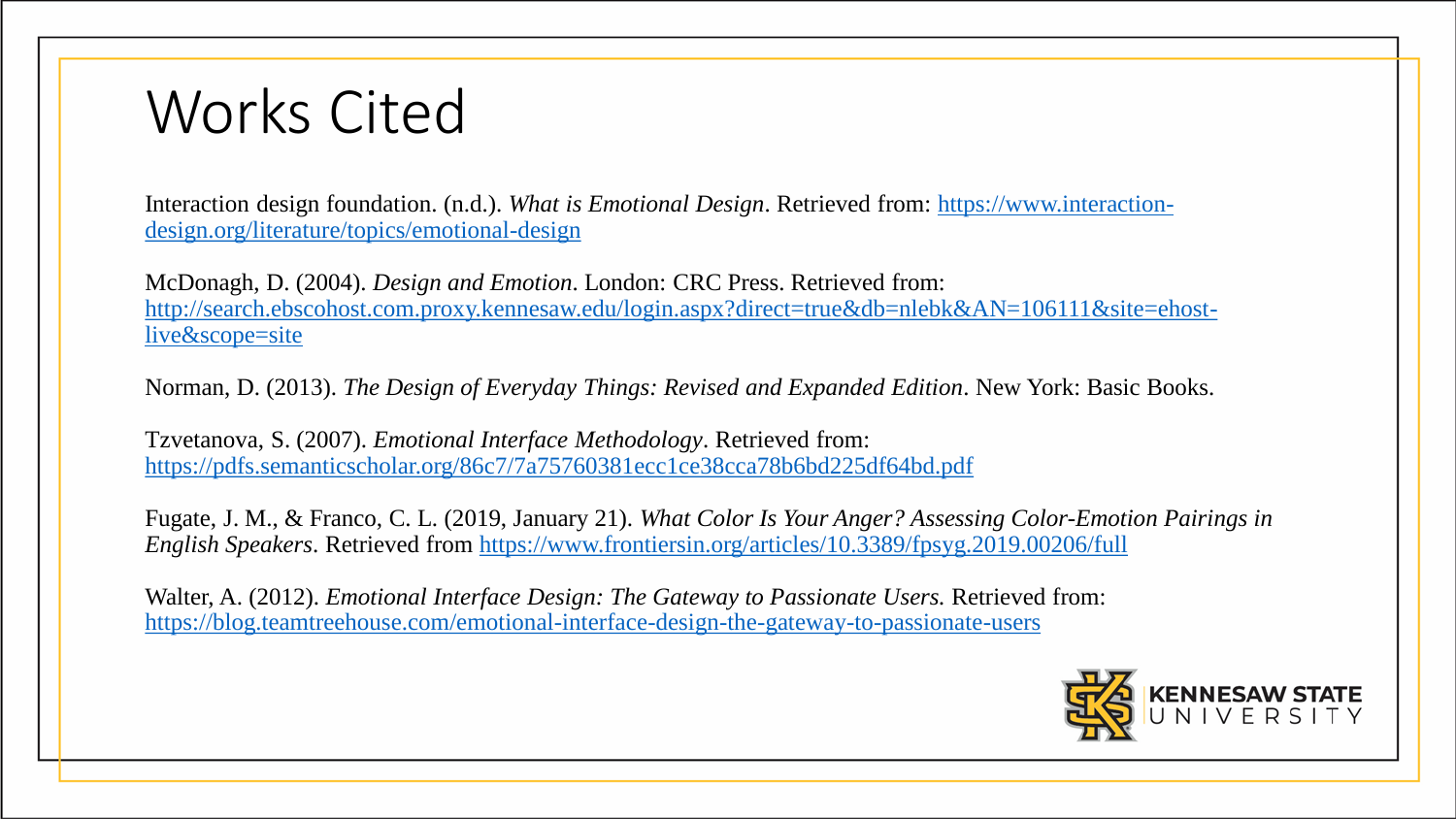#### Works Cited

Samara, T. (2012). *Drawing for Graphic Design : Understanding Conceptual Principles and Practical Techniques to Create Unique, Effective Design Solutions*. Beverly, MA: Rockport Publishers. Retrieved from [http://search.ebscohost.com.proxy.kennesaw.edu/login.aspx?direct=true&db=e862xna&AN=576501&site=eds](http://search.ebscohost.com.proxy.kennesaw.edu/login.aspx?direct=true&db=e862xna&AN=576501&site=eds-live&scope=site)live&scope=site

Polzin, T., & Waibel, A. (2000). *Emotion-Sensitive Human-Computer Interfaces.* Retrieved from: https://www.isca[speech.org/archive\\_open/archive\\_papers/speech\\_emotion/spem\\_201.pdf](https://www.isca-speech.org/archive_open/archive_papers/speech_emotion/spem_201.pdf)

Bakar, Z. A., Long, P., & Muhlberger, R. (2011). *The effects of dynamic aesthetic interfaces on students' emotion and performance.* Retrieved from [https://ieeexplore-ieee-org.proxy.kennesaw.edu/document/6150527/](https://ieeexplore-ieee-org.proxy.kennesaw.edu/document/6150527/citations?tabFilter=papers#citations)

Norman, D. (2004). *Why we love (or hate) everyday things.* New York: Perseus Books Group.

Kostov, V., & Fukuda, S. (2000, October). *Emotion in user interface, voice interaction system*. Retrieved from: <https://ieeexplore.ieee.org/stamp/stamp.jsp?tp=&arnumber=885947>

![](_page_33_Picture_6.jpeg)